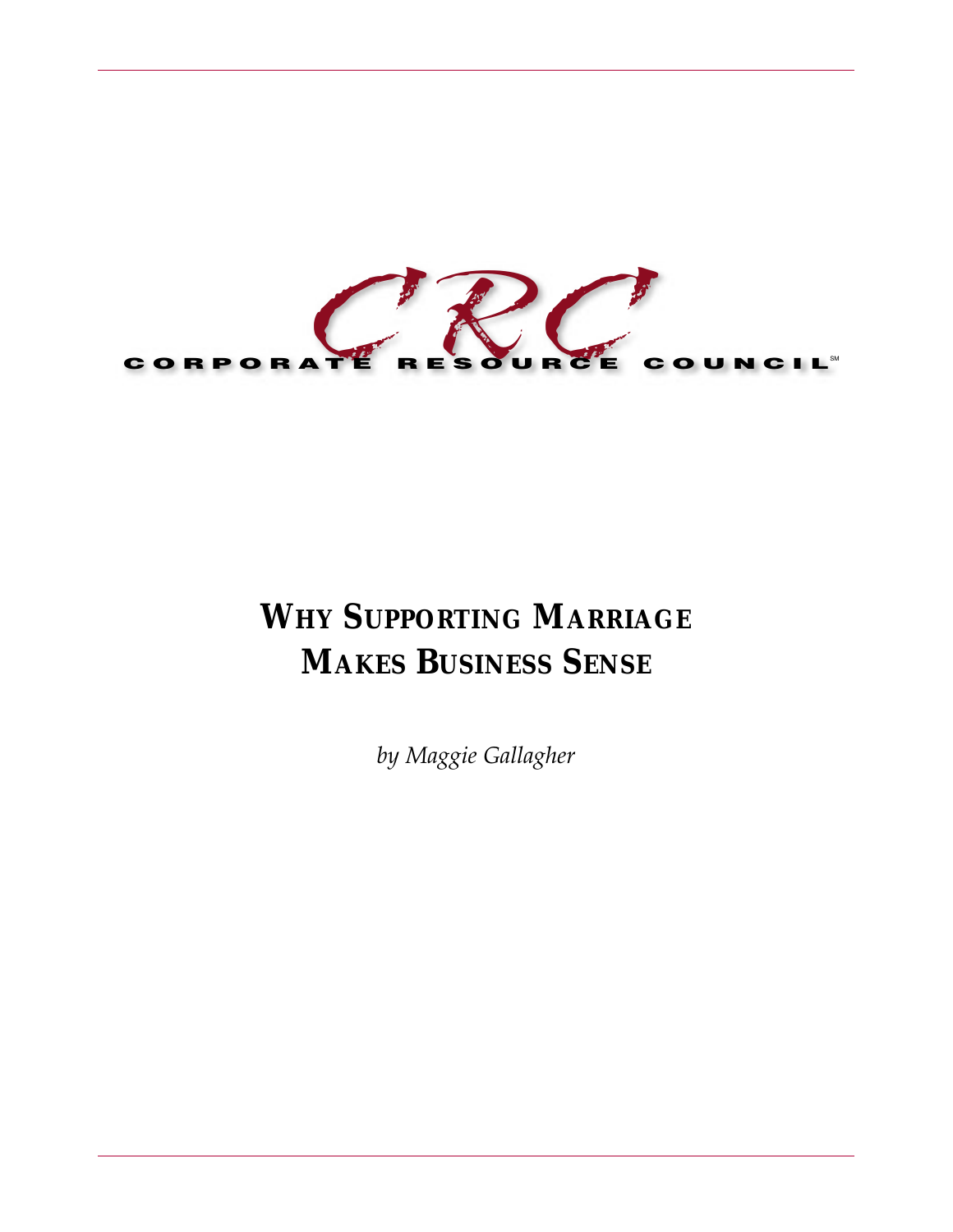# **EXECUTIVE SUMMARY**

Many advocates argue that businesses should extend marriage benefits to unmarried couples. However, a wide and deep body of scientific literature shows why American society should preserve the unique status it has given to marriage.

Studies show that marriage plays a powerful role in adult well-being; married people live longer and healthier lives, and exhibit fewer signs of mental illness. Marriage is also a productive economic relationship, a powerful generator of human and social capital. Married people earn more money than otherwise similar single individuals, and build more wealth than singles with similar incomes. Married workers (especially married men) are more productive and motivated, on average, than otherwise similar single employees. Married people experience less economic hardship than singles with similar incomes.

The failure to marry taxes society as a whole. Children whose parents do not get married or do not stay married, for example, are more likely to drop out of high school, commit crimes and display other conduct disorders, experience more infant mortality, childhood illnesses and disease, and suffer from mental illness. As adults, they achieve less academically and occupy lower-status jobs, on average, than children whose parents were able to forge a good-enough marriage bond, even after accounting for race and family background.

There is no scientific evidence to support the recent idea that domestic partnerships are the functional equivalent of marriage. Adults who merely live together more closely resemble singles than married people. Children who live with cohabiting parents do no better than children of solo moms.

Giving cohabitors the same benefits in law and policy as married couples does not therefore represent justice or fairness. By offering the social rewards of marriage but without its public responsibilities, domestic partnership benefits discourage marriage. Why marry the mother of your new baby if the society says living together is just as good—and may even increase the government subsidies available to your family?

Likewise, same-sex domestic partner benefits send a confusing signal, giving the appearance of providing an appropriate context for having and raising children, when the social science evidence supports the idea that children benefit from having both a mother and a father.

Confining benefits to spouses is one way that the law, public policy and society point out to the next generation the unique importance of marriage. Extending marital benefits to other intimate couplings sends a message that is dangerously untrue. Living together and being married are just not the same, for children or their parents.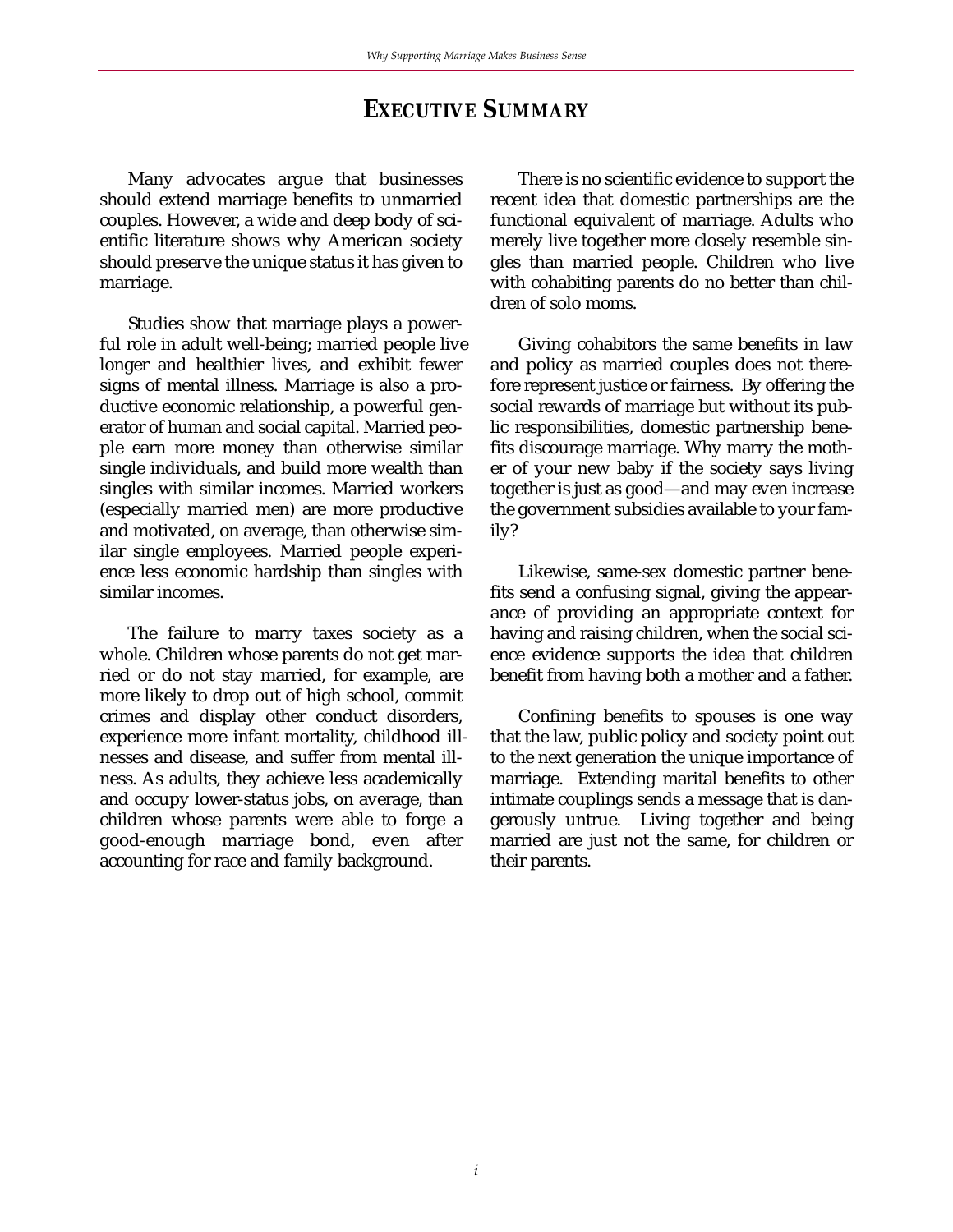# **WHY SUPPORTING MARRIAGE MAKES BUSINESS SENSE**

Until recently marriage was seen as the cornerstone of society, and a strong marriage culture was considered as a prerequisite for the social well-being of the nation and the protection of children. The benefits attached to marriage by law, or offered by society (including private corporations), were viewed as instrumental in helping married people carry out the responsibilities of marriage, on which the good of society depended. Workers (originally husbands) were legally bound to provide financially for their spouses and dependent children, and so workers were allowed to extend health and other insurance benefits to their spouse and (minor) children.

In recent years, this common understanding of the unique importance of marriage has been challenged. Since the early 1990s, the number of employers covering same-sex domestic partners of their employees has grown from a few dozen to more than 2,800 employers. According to the Human Rights Campaign, 69 percent of employers offer benefits to opposite-sex domestic partners as well.<sup>1</sup>

The growth in domestic-partner benefits reflects a change in our understanding of the centrality and uniqueness of marriage. Advocates of family diversity argue that there is no longer any compelling reason for treating married couples differently than any other intimate coupling. Individual workers and advocates have filed lawsuits claiming that both government and workplace policies reserving benefits to spouses constitute discrimination against other family forms. Some argue that marital employment benefits violate our meritocratic market standards, leading to unequal pay for equal work. If workers do not have spouses or children, these voices claim, they should be able to assign these same benefits to other intimate partners: "Your benefits [should] depend on what you do on the job, " Kim I. Mills, author of the HRC study told the *New York Times*, "and not who you're married to or whether you're married at all."<sup>2</sup>

In a recent essay in *Family Law Quarterly*, one scholar went so far as to claim public preferences for marriage were irrational: "[A]n irrational, sentimental cocoon. . .has clouded logical discussion and intelligent debate. . . .Married and unmarried couples who are in the same *factual* positions should be treated alike. "3

Advocates like these usually treat the similarity of marriage to other domestic partnerships as self-evident. This report, by contrast, looks at what social science research can tell us about the benefits of marriage to children, families, businesses, taxpayers and the wider society. Is there any rational reason for society to prefer marriage? Do businesses, in particular, have an interest in supporting stable marriage? We look as well at the burgeoning literature on cohabitation to see if scientific evidence supports the claim that cohabitation is the functional equivalent of marriage.

# **THE ECONOMIC BENEFITS OF MARRIAGE**

Scientific evidence makes it clear that marriage is a wealth-producing institution, not merely a cultural value or a consumer good. Marriage boosts wealth in part because it points men and women toward productive, sober, steady behavior that pays off for families, for businesses, and for society. But marriage also boosts wealth and productivity for the same reason that other partnerships do: By sharing the burden of domestic and market work, married partners actually produce more working together than either would alone.

## **Married People Are Better Workers**

Married workers are, on average, more productive workers. The marriage premium (higher wages) earned by married men is one of the most well-documented phenomena in social science. "Typically," write labor economists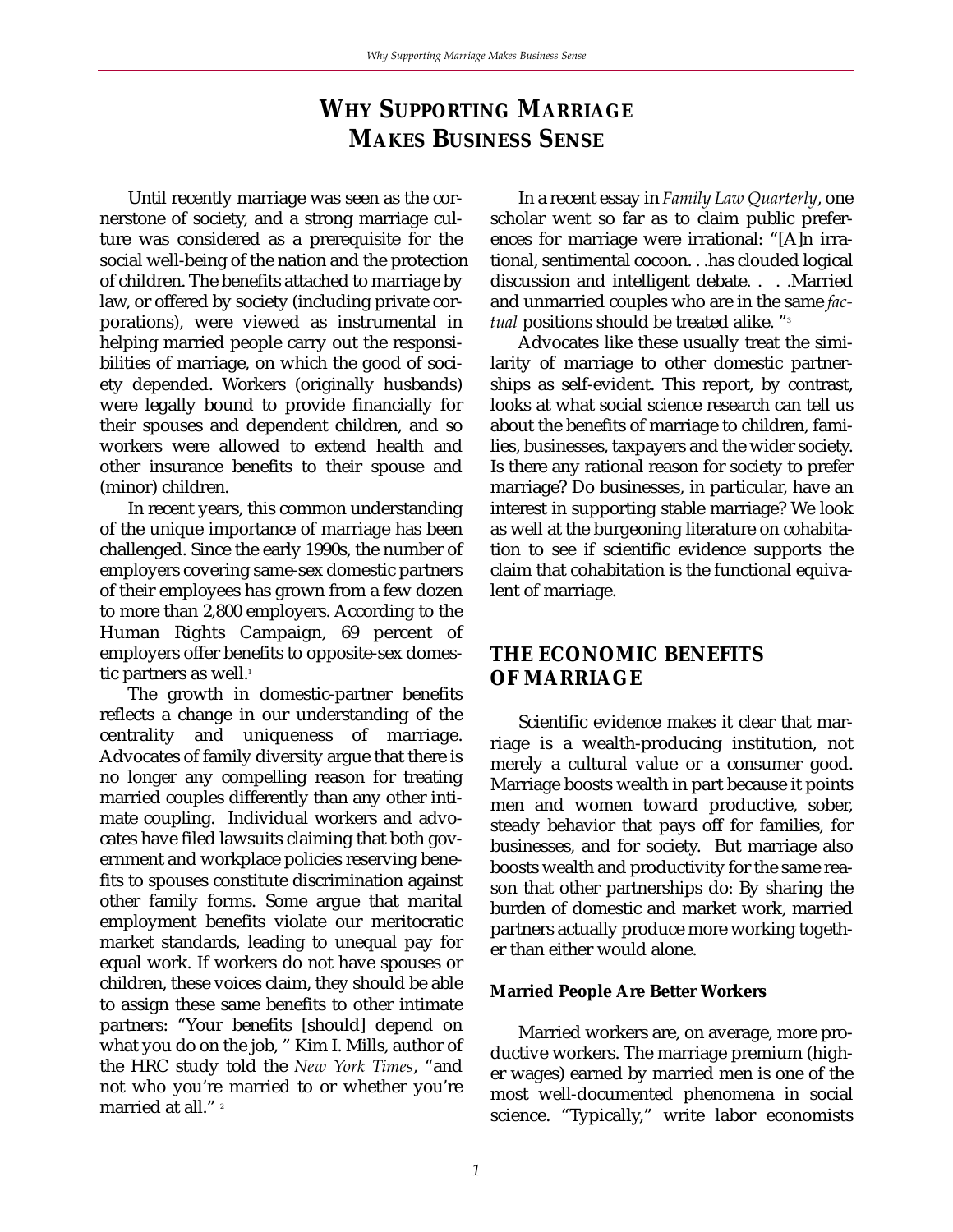Sanders Korenman and David Neumark, wage "differentials are in the 10% to 40% range roughly as large as race, firm-size, and union wage differentials, as well as differentials across industries." The longer a man stays married, the higher his marriage premium, even after controlling for other factors.<sup>4</sup>

Why does marriage matter? First, married guys work longer hours, they have lower "quit rates" and therefore longer job tenure than men without wives. Married men tend to choose higher-paying professions, even if that means less pleasant work, or less control over working hours. Married men take advantage of on-thejob training more often, and when unemployed they use more methods of job search than single guys. In surveys, they rate pay as a more important job attribute than bachelors do. Marriage makes men, on average, more focused and motivated workers.

Second, married people adopt healthier lifestyles. Married people reduce consumption of alcohol and other substances.<sup>5</sup> Married people also sleep more, eat more regular and healthier meals, visit the doctor, and take fewer stupid risks, like driving fast without seat belts.<sup>6</sup> So married workers, on average, are less likely to show up for work from time-to-time hungover, sick and/or sleep-deprived.

When marriages end, productivity gains are disrupted. In one study of younger workers, for example, husbands earned on average \$11.33 an hour, single men earned \$10.38 and divorced and separated men earned \$9.61.7 For corporate managers, the immediate disruptive effects of divorce on employee productivity may be more visible than the subtler long-term benefits of marriage. "I've experienced managers going through divorces, and they are just not the same. Their minds are not in the game for about three years, " one owner of a chain of family fun centers told us. What happens after three years? "It is the healing process, " he told us and then, "Well, by that time they are usually remarried."8

## **Marriage Expands Human Capital**

Many executives acknowledge the importance of education to the healthy functioning of the economy. Fewer recognize the similar role

that marriage plays in the development of a productive workforce.

Stable marriage has a powerful impact on children's education. Research has consistently shown that children raised by their own two married parents do better in school than children in other family forms. For example, about one out of four children in both single-mother and blended families repeat a grade in school, compared to only one in seven children in intact married families. About a quarter of children in mother-only families and 18 percent of children in blended families have been suspended or expelled, compared to less than 10 percent of children from intact marriages.<sup>9</sup> A 15-year study of 2,000 married people and their children by Paul Amato and Alan Booth found that even after controlling for marital quality, income, race and family background, parental divorce reduced adult children's educational attainment, occupational status, and increased the risk of economic hardship in their adult lives.<sup>10</sup> Children in single-mother homes are significantly less likely to complete high school, attend or graduate from college than either children in intact married families or children in widowed families (even after controlling for race, gender, and maternal education).<sup>11</sup> Children raised outside of intact marriages are also only half as likely to attend a selective college, even after controlling for income and parental education.<sup>12</sup>

How can the marriage of parents contribute to their children's education and future productivity? Parents contribute to their children's development of social skills that are valuable to schools and employers—punctuality, self-discipline, honesty, tolerance for frustration, diligence, reliability, respect for others. On average two married parents have twice the time, energy, financial security, and personal skills to bring to these parenting tasks. Parents are their children's first educators in more formal skills as well, reading to young children, helping with homework, reinforcing patterns (like regular breakfast and early bedtime) that help children learn. The tastes, values and skills of parents influence their children' success in school and in the world of work.13

The presence of intact married families affects not only the individual child's educa-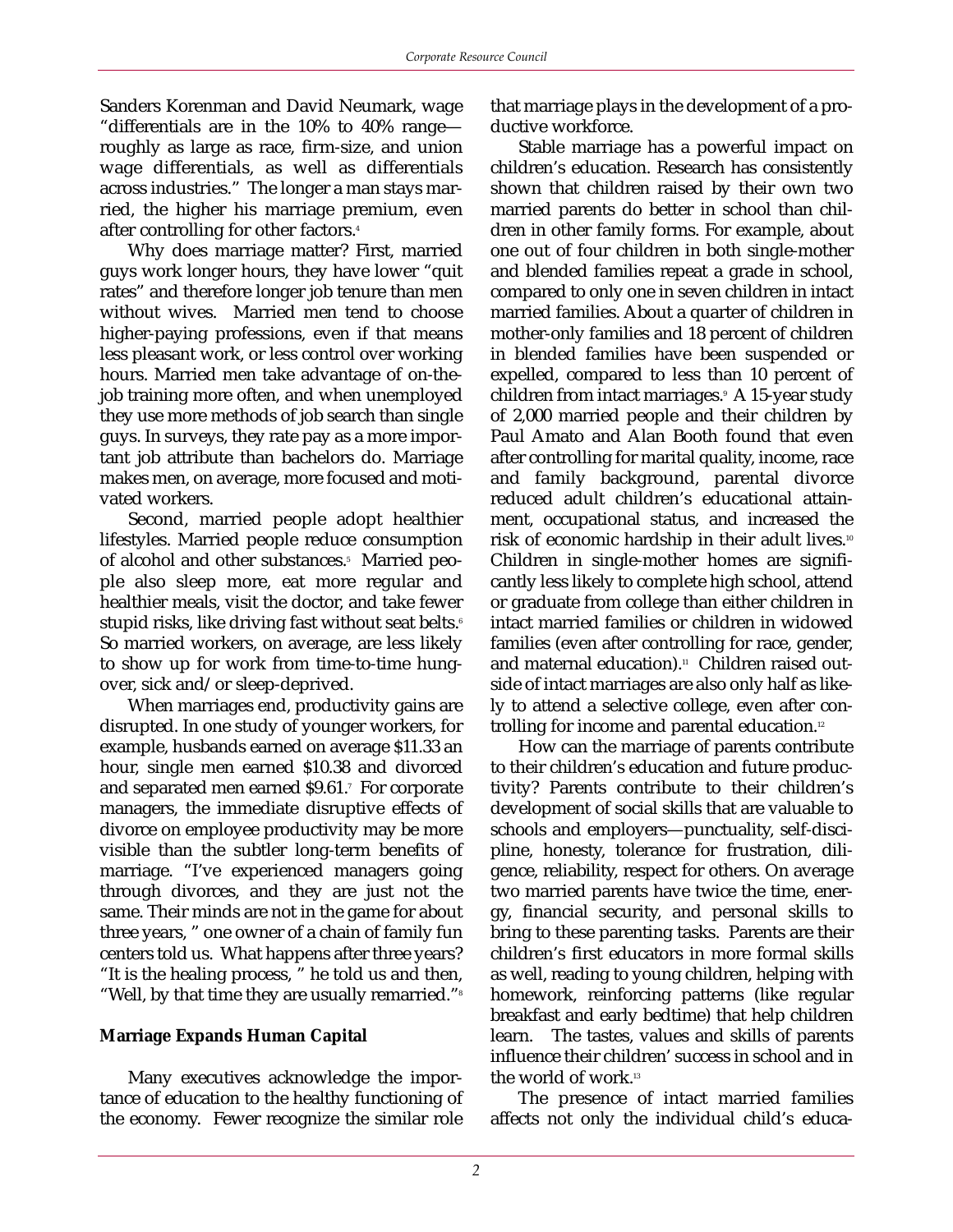tional success, it influences the effectiveness of schools in general. In fact one study found that the proportion of single-parent families in a school was a greater predictor of school failure than race, income, or the student's own family structure. Large proportions of students from single-parent homes reduce the academic achievement of both children in intact and children in single-parent families, even after controlling for race, income, and characteristics of the school, such as per-pupil spending.<sup>14</sup>

Does this mean every child of divorce is doomed to substandard productivity? No, of course not. But in general, marriage, like education, is a generator of human and social capital for adults and children, contributing to highfunctioning workers, strong business enterprises, and economic growth. Over time, low rates of marriage and high rates of divorce lead to fewer highly productive workers. The eventual result is either a labor shortage of skilled, motivated workers and/or an increase demand to import disciplined, productive workers from abroad to compensate for the domestic shortfall.

#### **The Taxpayer Costs of the Retreat from Marriage**

Divorce and unmarried childbearing create substantial taxpayer costs, born by the public at large. Higher rates of crime, drug abuse, education failure, chronic illness, child abuse, domestic violence, and poverty lead to higher public outlays for a wide array of programs: e.g. welfare, food stamps and Medicaid, increased remedial and special education, high day-care subsidies, child support collection costs, foster care and child protection services, increased Medicare and increases in prison and police expenditures.

A recent consensus document, *The Marriage Movement: A Statement of Principle*, signed by more than a hundred prominent scholars and civic leaders across the political spectrum, concluded: "While no study has yet attempted to precisely measure these sweeping and diverse taxpayer costs stemming from the decline in marriage, current research suggests these costs are likely to be quite extensive."<sup>15</sup>

# **HEALTH AND MARRIAGE**

Stable marriage exerts a powerful effect on public health. Both men and women who get and stay married live longer, enjoy better health, manage chronic illness better, and become disabled less often than people who are single or divorced.

## **Marriage Prevents Premature Death**

Overall non-married women have mortality rates about 50 percent higher than wives; nonmarried men have mortality rates about 250 percent higher than husbands. Single people are more likely to die from a variety of causes including heart disease and cancer, but mortality rates are particularly high for those causes of death that have an obvious behavior component: cirrhosis of the liver, car accidents, murder and suicide, for example.16

How much does marriage matter? Take two middle-aged men with the same race, income and family background, except that one is married and the other is single or divorced. What are the odds these men will live to at least age 65? The answer: Nine out of ten husbands, but only six out of ten single guys. In other words, absent remarriage, an extra three out of ten men lose their lives when they lose their wives.<sup>17</sup>

## **Marriage Reduces Illness and Disability**

Overall, married men and married women are less likely to report they are in poor health. One nationally representative study of men and women in their fifties and early sixties found both husbands and wives enjoy better health, on average. Wives, for example, were about 40 percent less likely to rate their health as only fair or poor.<sup>18</sup> A recent study of Americans between the ages of 51 and 61, drawn from 9,333 respondents to the Health and Retirement Survey, warned: "All else being equal, recent changes in marriage behavior may have untold negative consequences for the health and well-being of future cohorts and the care they receive."19

This study compared the incidents of major diseases (including high blood pressure, diabetes, stroke, chronic lung disease, heart dis-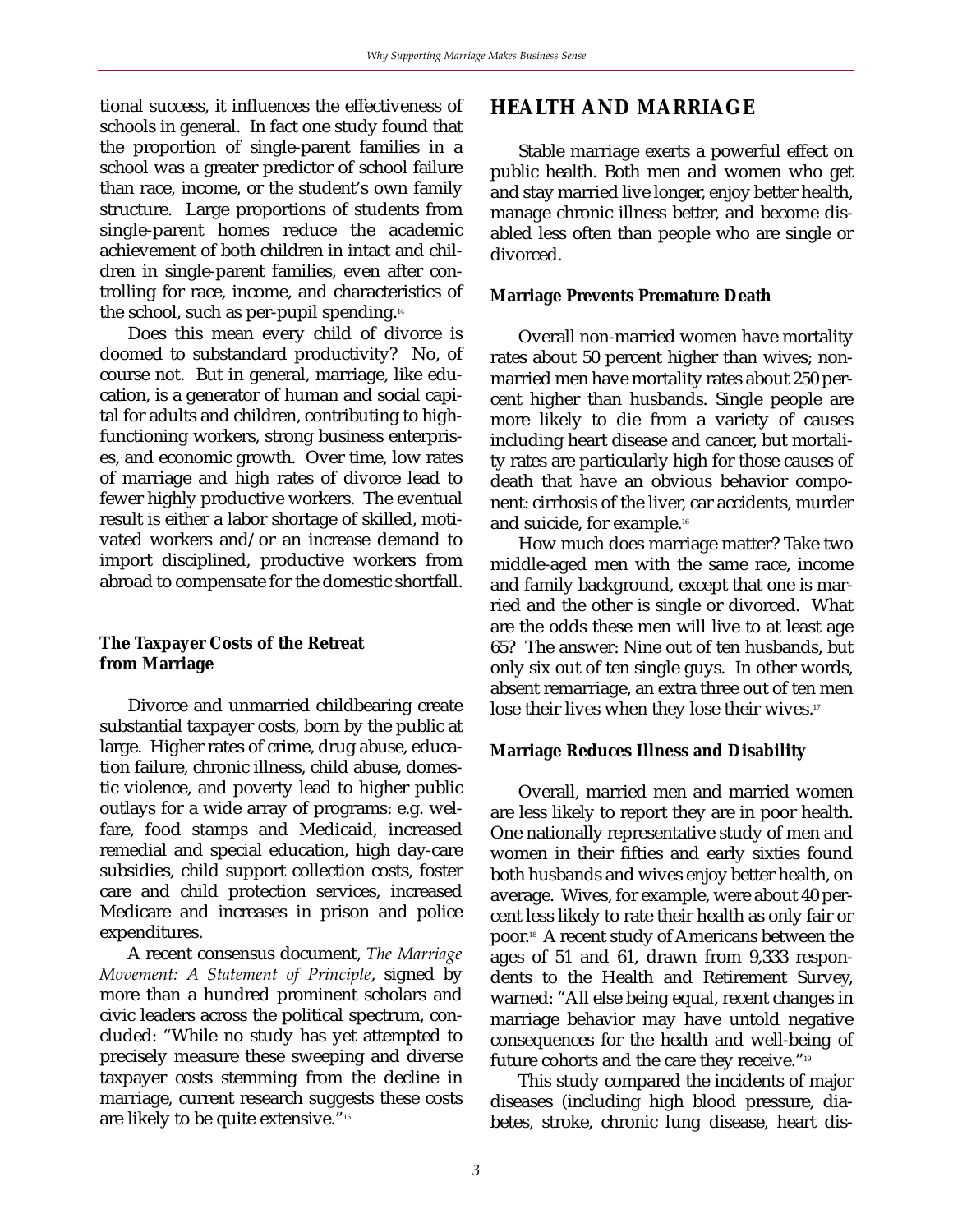ease, psychiatric problems, arthritis, foot and leg problems, asthma, bladder and stomach problems) as well as functional disability in married, cohabiting, divorced, widowed and never married individuals. "Almost without exception," the authors report, "married persons have the lowest rates of morbidity for each of the diseases, impairments, functioning problems, and disabilities." Divorce had a greater overall negative consequence for women's health compared to men's health, and the health benefits of marriage appeared somewhat stronger among African-Americans and Latinos than Whites.<sup>20</sup>

For example:

- 34 percent of married women reported high blood pressure, compared to between 40 percent and 45 percent of divorced and never married women in this age group.
- Married men were less than half as likely to report psychiatric problems as divorced and never married men.
- Divorced and widowed women were twice as likely as wives in this age group to say they had functional limitations that impaired daily living.
- One out of five married men aged 51 to 61 were disabled, compared to more than one out of four divorced and never married men.<sup>21</sup>

"[M]arital status differences in disability are dramatic even when controlling for age, sex and race/ethnicity," the researchers report. "The odds of disability among cohabitors, for example are almost 1.7 times the odds for married persons. Similarly the odds of disability among divorced persons are slightly less than 1.6 times the odds for married persons. All unmarried groups are significantly more likely to be disabled than married persons."  $22$ 

## **Marriage Protects Mental Health**

Marriage boosts the mental health of adults. As one researcher summed up the international data on divorce and mental health, "Numerous

studies have shown that the previously married tend to be considerably less happy and more distressed than the married."<sup>23</sup> Married men and women report fewer symptoms of mental illness than otherwise similar individuals who are not married. One longitudinal study followed almost 1400 young men and women over a seven-year period. Young adults who got married experienced sharp drops in the level of depression.24 Another study investigated the mental health of 13,000 men and women in older middle age (51 to 61 years). After controlling for race, education, family structure, income, and living arrangements, married people were significantly less depressed than comparable singles.<sup>25</sup> A longitudinal study following a nationally representative sample of 13,000 men and women over five years found that, after controlling for initial mental health status, the mental health of all singles (never married, separated, divorced and widowed) declined compared to those who remained married over the entire period.<sup>26</sup> It is not just that healthy and happy people get married. Being married is good for mental health.

# **MARRIAGE AND VIOLENCE**

## **Marriage Cuts Crime.**

Marriage reduces the likelihood that adults will become either victims or perpetrators of crime. Single and divorced women are four to five times more likely to be victims of violent crime in any given year than married women. Similarly, unmarried men were about four times as likely to become victims of violent crime as husbands.<sup>27</sup>

Even after controlling for factors such as race, mother's education and neighborhood quality, boys raised in single-parent homes are about twice as likely (and boys raised in stepfamilies three times as likely) to have been incarcerated by the time they reach their early thirties.28 Teens raised outside of intact marriages are more apt to develop beliefs such as "most things that people call 'delinquency' don't really hurt anyone" and "It is all right to get around the law if you can get away with it."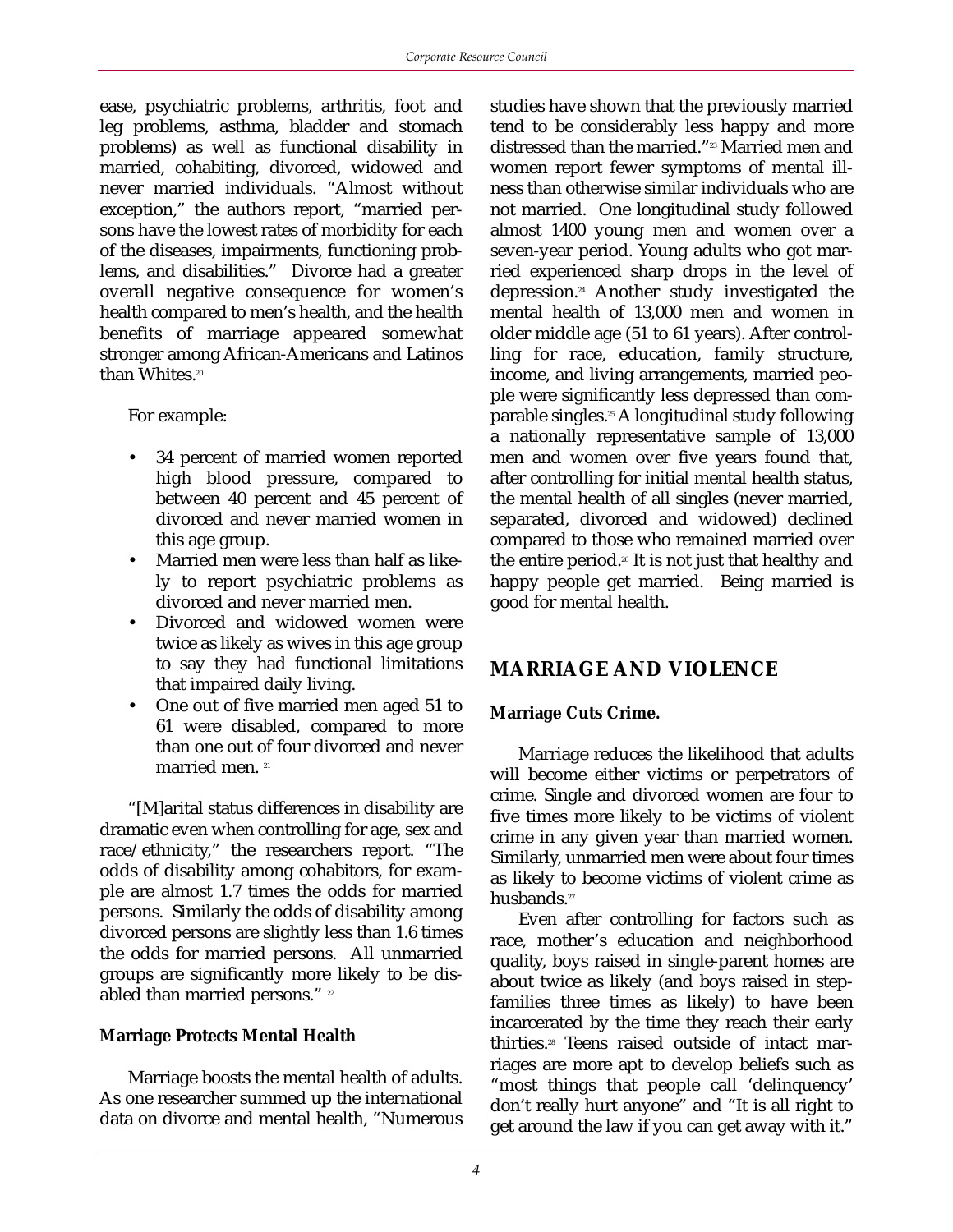Combined with lower levels of parental supervision, these attitudes set the stage for delinquent behavior.29

#### **Marriage Reduces Risk of Domestic Violence**

While domestic violence is a serious problem both in and outside of marriage, a large body of research shows that being unmarried, especially living with a man outside of marriage, puts women at special risk for domestic abuse. According to the National Crime Victimization Survey, the victimization rate for women separated from their husbands was about three times higher than that of divorced women and about 25 times higher than that of married women. Husbands committed about 5 percent of all rapes against women in 1992-1993, compared to 21 percent that were committed by ex-spouses, boyfriends, or ex-boyfriends, and 56 percent that were committed by an acquaintance, friend, or other relative.<sup>30</sup> One study found that husbands who were arrested for domestic violence became less violent as a result, but boyfriends actually increased their violence toward their partners after being arrested for "minor" violent assaults.<sup>31</sup>

# **MARRIAGE AND THE WELL-BEING OF CHILDREN**

Marriage is a powerful protector of children. Children raised by their own two married parents live longer, are physically healthier, and show fewer signs of emotional distress and mental illness, than children in other family forms, even after controlling for race, income and family background. They are more likely to succeed in school and on the job. They are less likely to commit crimes, abuse alcohol or illegal drugs, engage in premature and promiscuous sex, have children out of wedlock, commit suicide and drop out of high school.

## **Marriage Protects Children's Health and Longevity**

In one major longitudinal study, divorce increased the risk that children would become ill by 50 percent. $32$  Children living in singlemother homes have higher rates of hospitalization and more chronic health conditions such as asthma, heart ailments or convulsions. The health advantage of married homes for children remains even after taking into account socioeconomic status.<sup>33</sup>

White babies born to unwed mothers are 70 percent more likely to die in the first year, and black infants born out of wedlock are 40 percent more likely to die. Even a college education does not erase the marital status risk: babies of white, unwed women with some college education were still one-third more likely to die than babies born to educated white mothers who were also married.34

Even in Sweden, a country with extensive supports for single mothers and a nationalized health care system, adults raised in single-parent homes were about one-third more likely to die over the study period. Adults from nonintact families were 70 percent more likely to have circulatory problems, 56 percent more likely to show signs of mental illness, 27 percent more likely to have chronic aches and pains, and 26 percent more likely to rate their overall health as poor.<sup>35</sup>

One study which followed a sample of academically gifted, middle-class children for seventy years found that parental divorce reduced a child's life expectancy by four years, even after controlling for childhood health status and family background, as well as personality characteristics such as impulsivity and emotional instability.<sup>36</sup>Another analysis of this same data found that 40-year-old men whose parents had divorced were three times more likely to die than 40-year-old men whose parents stayed married.<sup>37</sup>

## **Marriage Protects Children's Mental Health**

Overall, children who grow up outside of intact marriages have higher rates of mental illness, and the "marriage gap" persists long into adulthood. A large Swedish study found that as adults, children raised in single-parent families were 56 percent more likely to show signs of mental illness than children from intact married homes.<sup>38</sup> One important study following more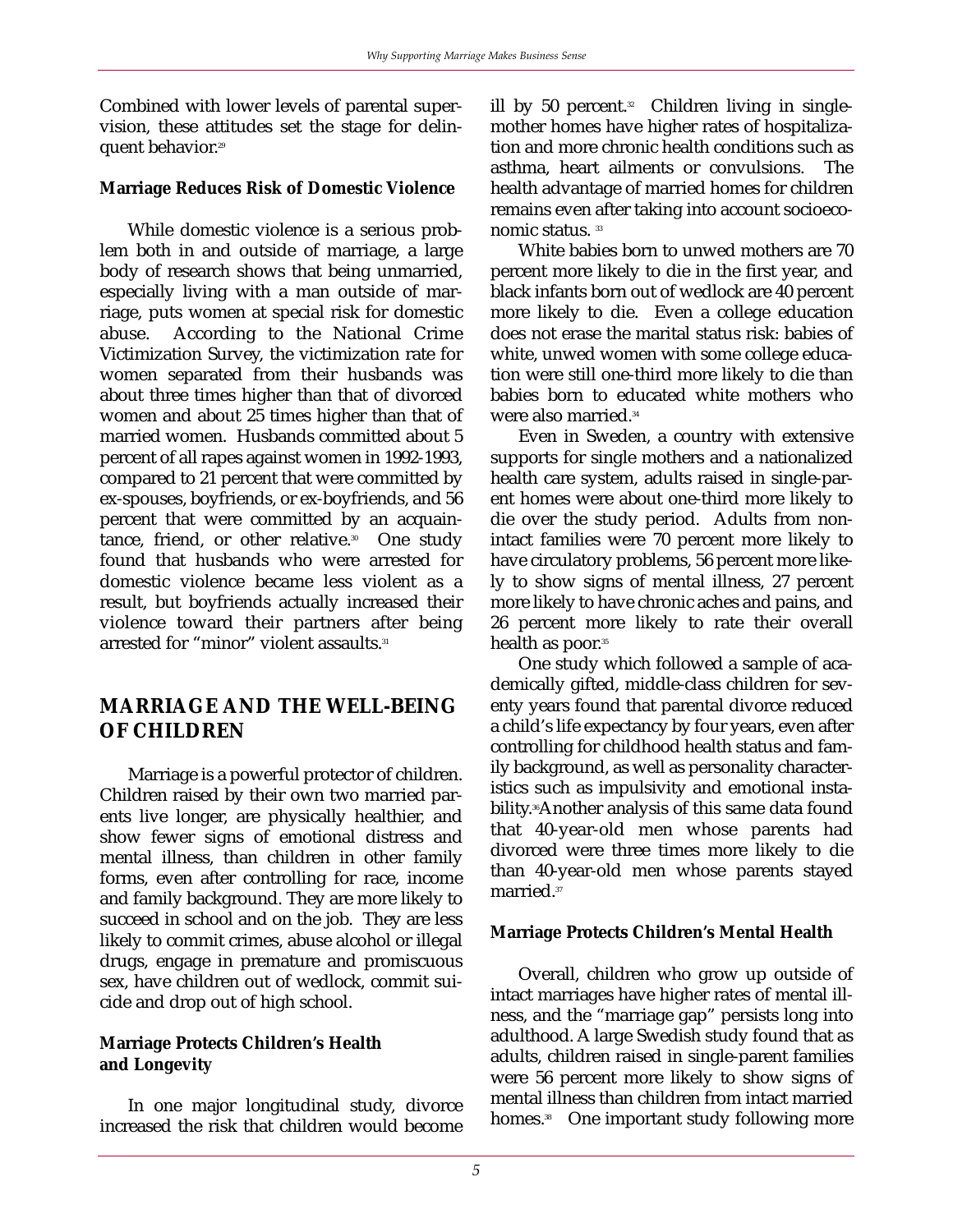than 11,000 British children from birth through age 33 concluded that "a parental divorce during childhood or adolescence continues to have a negative effect when a person is in his or her twenties or thirties."39 A study of 534 Iowa families found that divorce increased the risk of depression in children. Part of the negative effect stemmed from the impact of divorce on mothers' and fathers' parenting skills. However, even when both mothers and fathers remained involved and supportive, boys whose parents divorced were at increased risk for depression.40 Remarriage does not improve the psychological well being of children, on average. <sup>41</sup> The majority of divorces today appear to take place in low-conflict marriages, and the psychological damage to children from these divorces is substantial.42

#### **Married Parents Reduce Rates of Substance Abuse**

Twice as many young teens in single-mother families and stepfamilies have tried marijuana (and young teens living with single fathers were three times as likely to have smoked pot). Young teens whose parents stay married are also the least likely to experiment with tobacco or alcohol.<sup>43</sup>

## **Married Parents Reduce the Risk of Teen Suicide**

In the last half-century, suicide rates among teens and young adults have tripled. The single "most important explanatory variable," according to an important new study, "is the increased share of youths living in homes with a divorced parent." The effect, note the researchers "is large" explaining "as much as two-thirds of the increase in youth suicides" over time.<sup>44</sup>

## **Marriage Protects Against Child Abuse**:

As Martin Daly and Margo Wilson put it, "Living with a stepparent has turned out to be the most powerful predictor of severe child abuse risk yet."<sup>45</sup> One study found that a preschooler living with a stepfather was forty times more likely to be abused than one living with both of his or her biological parents.<sup>46</sup>

Another study found that although boyfriends contribute less than 2 percent of non-parental child care, they commit half of all reported child abuse by non-parents. The researcher concludes "a young child left alone with a mother's boyfriend experiences elevated risk of physical abuse."47

# **ARE UNMARRIED PARTNERSHIPS JUST AS GOOD?**

Advocates of extending spousal benefits to domestic partners typically rest their claim on justice and social utility: People who live in committed relationships outside of marriage deserve the same kind of social support and reinforcement as spouses. Children will be better off if we acknowledge and support loving relationships whatever form they may take.

But are domestic partnerships just as good as marriage, in the sense of providing the same benefits to adults, children and society? The scientific evidence to date strongly indicates the answer is, no.

## **Cohabiting Partnerships are Not Similar to Marriage**

Cohabiting relationships are more fragile than marriages. Long-term cohabitation in the United States is quite rare. The majority of cohabiting couples either break up or marry within two years.<sup>48</sup> Research shows that biological parents who are married are three times more likely to still be together two years later than parents of newborns who merely live together, even after controlling for maternal age, education, economic hardship, previous relationship history, depression and relationship quality.<sup>49</sup>

Cohabiting relationships are, on average, of lower quality than married ones, even after controlling for socio-demographic factors.<sup>50</sup> What about those rare cohabitors who do stay together? Rather than increasingly resembling married couples, researchers found that long-term cohabitors have the lowest quality relationships when compared to married couples.<sup>51</sup> Increasingly there are reasons to suspect this is not merely a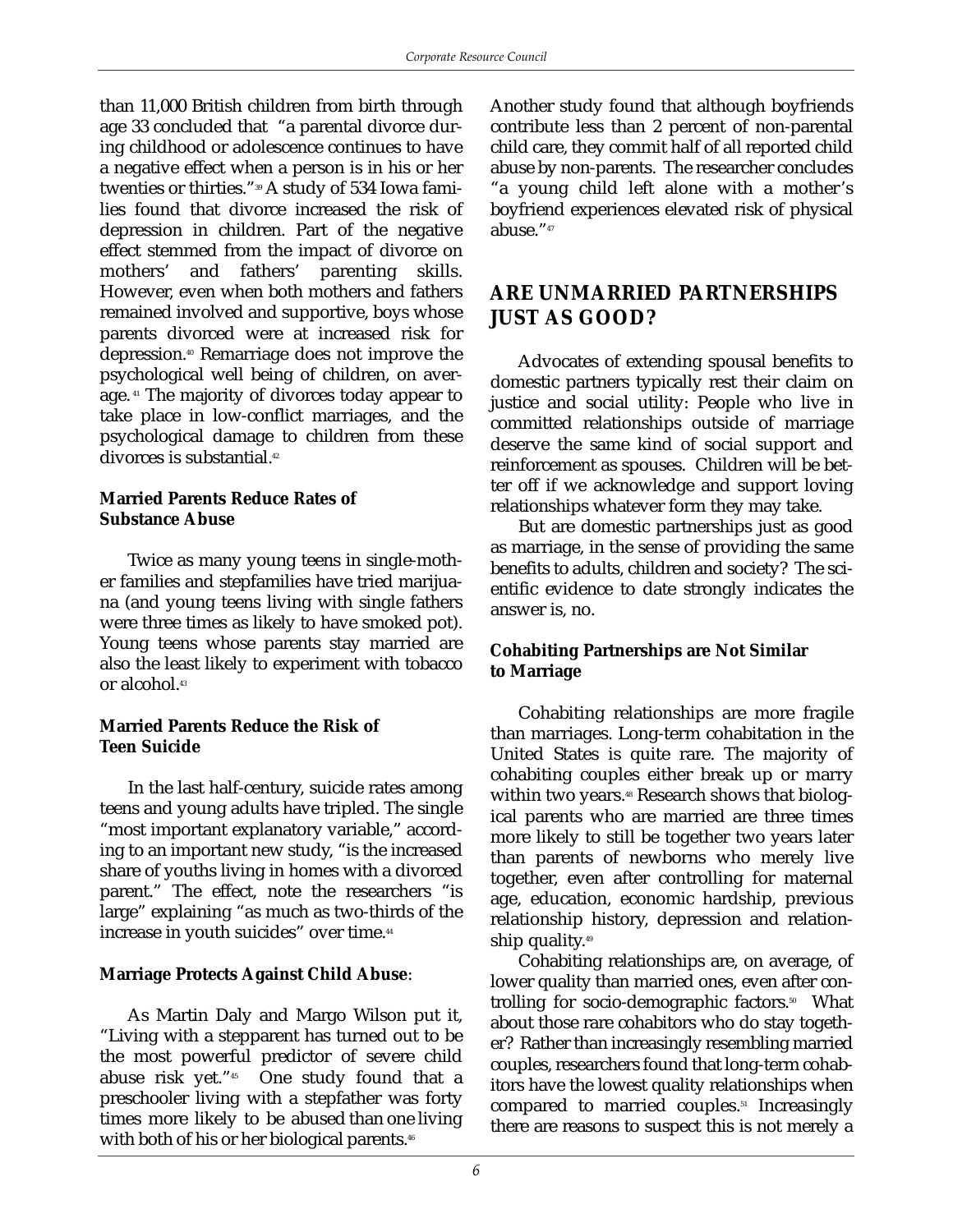selection effect, with happier couples marrying. Instead there is growing evidence that the public commitment of marriage helps lead couples to higher quality relationships.<sup>52</sup>

#### **Cohabitation Does Not Protect Health Like Marriage**

In general the health profile of cohabiting men and women is more similar to singles than to married people. In one study of health and disability, older cohabiting women were three times as likely as wives to say they had functional limitations that impaired daily living. One out of five married men aged 51 to 61 were disabled, compared to about one out of three cohabiting men. Twenty-two percent of married women in this age group (51-61) were disabled compared to 30 percent of cohabiting. Married men were less than half as likely to report psychiatric problems as cohabiting men.<sup>53</sup> Cohabiting appears to increase mothers' risk of depression.<sup>54</sup>

In one recent 17-nation study of marriage and happiness, researchers found that in every country but one, married people were considerably happier than singles. Cohabitors received only a small fraction of the boost to happiness that married couples enjoyed.<sup>55</sup> A study of 100,000 Norwegians found that married people were happier than widowed, divorced, nevermarried or cohabitors. "[A]mong those who have remained divorced for three years or more the level of well-being is much lower and very similar for the single and cohabiting," the study concludes. 56

Cohabitation does not reduce substance abuse to the same extent as marriage. Men and women who marry cut back on illegal drug use, for example, while merely moving in together produces no such changes in unhealthy behavior. When people decide to live together, they do cut back on alcohol somewhat, but only about half the extent to which people who marry do.<sup>57</sup>

## **Cohabitation Fails to Protect Children**

Children who live with cohabiting parents have both a lower standard of living and more

signs of emotional problems, compared to children in intact married families.<sup>58</sup> Children in cohabiting couples also show poorer emotional health than children from married, two-parent families, closely resembling children in remarried and single-parent families.<sup>59</sup> One study comparing the economic benefits of cohabitation versus remarriage for children of divorce found that ". . . remarriage is economically more advantageous than cohabitation. . . . [O]ver time cohabitation, even when it results in a stable union, is a comparatively poor mechanism for maintaining economic recovery for children of divorce."<sup>60</sup>

## **Cohabitation Does Not Boost Human Capital**

While the longer a couple stays married, the greater the boost to wealth, length of cohabitation has no relationship to wealth acquisition.<sup>61</sup> One study found that cohabiting men received only half the wage premium of married men.<sup>62</sup> And the returns to marriage increase with each passing year while most cohabitations that do not result in marriage are short-lived.

#### **Cohabitation Increases Risk of Violence, Abuse**

Cohabitors are more likely to kill their partners than married people.<sup>63</sup> One analysis of the National Survey of Families and Households found cohabitors were more than three times more likely than spouses to say arguments became physical over the last year (13 percent of cohabitors versus 4 percent of spouses). Even after controlling for race, age, and education, people who live together are still three times more likely to report violent arguments than married people. 64 Jan Stets speculates "the very nature of being in a less committed relationship may create its own dynamic for aggression. . . . [T]he *costs* associated with being aggressive will not be as great for cohabitors compared to the married" because cohabitors "do not have much invested in the relationship."<sup>65</sup> Overall, as one scholar sums up the relevant research, "Regardless of methodology, the studies yielded similar results: Cohabitors engage in more violence than spouses."<sup>66</sup>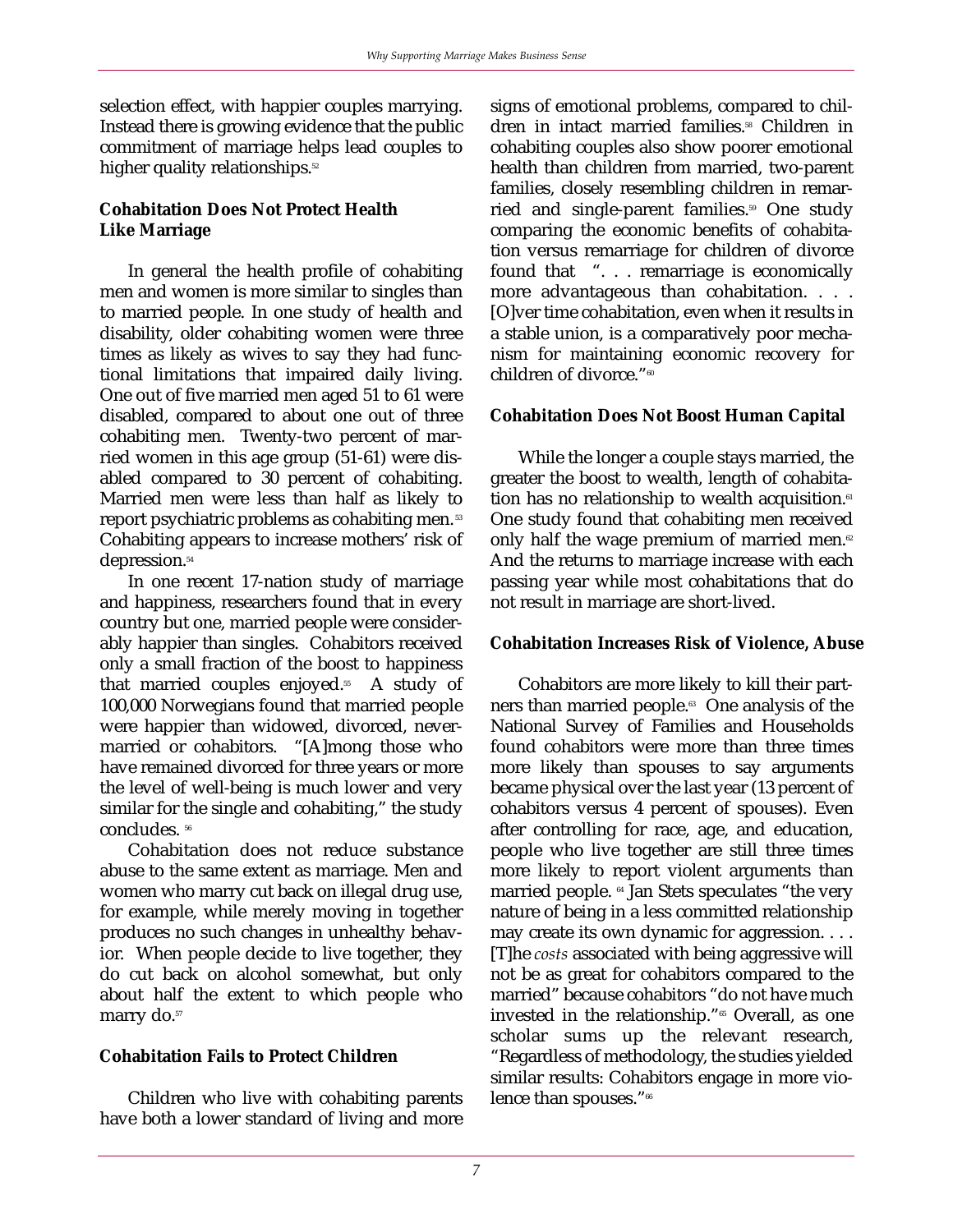#### **How Supporting Cohabitation Hurts Marriage**

Living together is not just like marriage because marriage is not just a piece of paper. Marriage is a powerful social institution that changes the way adults behave towards each other and their children. But institutions have this power only when their boundaries are protected. If society begins to treat other relationships as the equivalent of marriage, marriage loses some of its social power, especially the power to signal to young people and prospective parents that this particular kind of relationship—a lifelong legal and public commitment joining mothers and fathers in one family unit is the most socially responsible and desirable context for having children.

The expected benefits of cohabitation have proved ephemeral. While many expected premarital cohabitation should improve the success of marriages, research shows that it does not. $67$ The experience of cohabitation itself not only delays marriage, but changes attitudes in ways that increases the risk of non-marriage and divorce, and reduces marital childbearing. One recent study found that "premarital cohabiting experiences exert a significant negative influence on young people's family size preferences and a significant positive influence on young peoples acceptance of divorce. Young people who have cohabited . . . are significantly more approving of divorce than young people who never cohabited," even after controlling for family background.<sup>68</sup> Thus the experience of cohabiting changes attitudes in ways that are likely to increase the later risk of divorce, as well as reducing the quality any future marriages they may make.<sup>69</sup>

Young cohabitors are also much more likely than non-cohabiting single women (even single women with sexual partners) to get pregnant.<sup>70</sup> Given the large decline in the likelihood that single pregnant women will marry before the child's birth, $\pi$  increases in cohabitation raise the risk a young woman will become an unwed mother (a trend which, we suggest below, may be accelerated by the growth of domestic partnership benefits).

Whether adults cohabit or not is related not only to their own attitudes toward cohabitation

and marriage but also the attitudes of important others, such as parents.<sup>72</sup> The signals of social acceptance that young adults receive do affect the likelihood they will choose to raise children outside of marriage.

# **WHAT ABOUT SAME-SEX DOMESTIC PARTNERS?**

While domestic partnership benefits have been offered by many large companies and major cities since the early 1990s, we could find little or no direct research on the consequences for either adults or children. No academic research that we could find attempted to compare how children fare in same-sex unions where partners have domestic partnership benefits versus unions where they do not. (There are related studies on the effects of having a parent who is gay or lesbian, which we discuss later). The perhaps more difficult question of the overall cultural consequences for marriage and children's well-being when alternatives to marriage are institutionalized in this manner has also received remarkably little scholarly attention.

#### **How Many People Need Domestic Partner Benefits?**

Theoretically, domestic partner benefits could advance the welfare of adults and children. Advocates argue that denying health care benefits to partners who are not able to marry is inhumane. By refusing to extend spousal benefits to same-sex partners, will we deprive millions of Americans of health benefits they need and deserve? Will children, in particular, suffer if society continues to prefer and support marriage? How great is the need for domestic partnership benefits?

Despite the large amount of public exposure given to such same-sex couples, same-sex couples who need their partner's health insurance benefits appear to be extremely rare.

The latest Census Bureau figures report that only about one-half of one percent of all households consist of same-sex couples. Most but not all of these are likely to be gay or lesbian.<sup>73</sup> How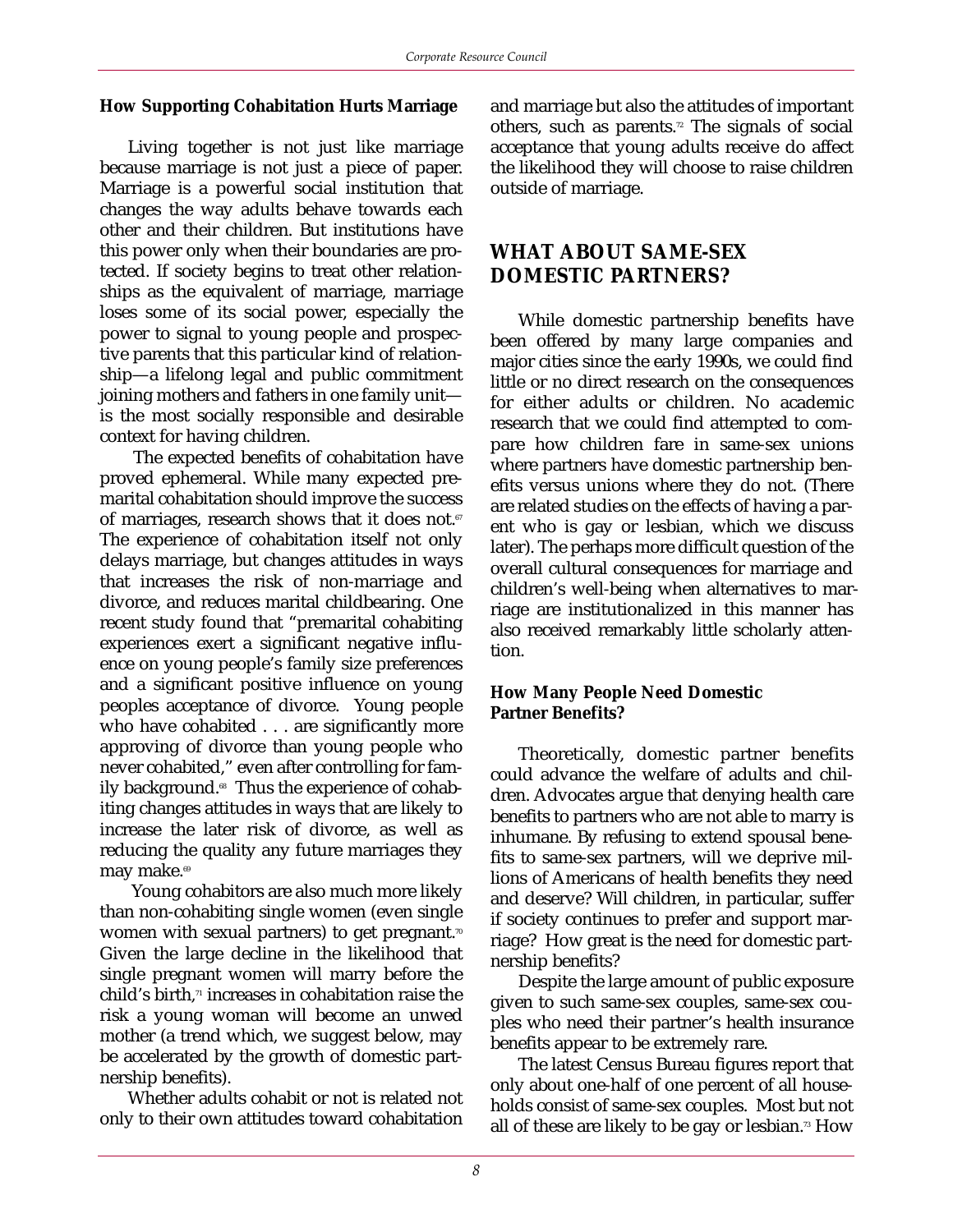many of those qualify as domestic partners who would like to extend insurance benefits to their live-in loves? In August of 2001, we called the domestic partnership registries of the ten largest U.S. cities that had domestic partner registries. In these ten cities, same-sex registered domestic partners account for an estimated one-tenth of one percent of the population. (For a list of individual city statistics and methodology, see appendix A). How many domestic partners depend on one another for health benefits, or how many need domestic partner benefits to provide insurance to children is not known.

We tried to obtain such data from the ten largest corporations that offer domestic partnership benefits: General Motors, Ford Motor Co., Citigroup, Inc., Enron Corp, IBM, AT&T, Verizon Communications, Philip Morris, J.P. Morgan Chase & Co., Bank of America Corp. However, only one of these ten companies, General Motors, was willing to release the data. (The other nine companies refused to do so, even on a not-for-attribution basis.) Out of a total of 1,330,000 GM employees, exactly 166 workers (or just over one one-hundreth of one percent) extended their health insurance to a same-sex partner.

This is not surprising. No definitive research on the gay and lesbian population exists. But the majority of gay and lesbian individuals are likely not living with partners. Many who do live in sexual partnerships may refuse financial responsibility for each other (just like many opposite-sex cohabitors). And even where same-sex couples do wish a financial union, most partners are likely working and maintaining their own insurance benefits.

Similarly, while theoretically offering marital benefits to same-sex domestic partners could increase the well-being of their children, by offering them access to health insurance while a parent stays home with children, we suspect the number of children who might need domestic partner benefits to be quite small. Why? First, only one-half of one percent of households consist of same-sex couples. Only a minority of these have children from the union, through adoption, or donor insemination. If the child is either the natural child or adopted child of the parents, he or she is likely covered by the working parent's health insurance anyway. Finally, while married peoples income is pooled for tax and welfare purposes, domestic partners (especially same-sex partners) are typically not. This means that unmarried partners are eligible for social insurance benefits unavailable to most married couples. So unlike married couples, if one parent in a domestic partnership drops out of the work force to care for a baby, he or she will more likely qualify for Medicaid and other means-tested medical and financial benefits reserved for low-income and single parents.

The demand for domestic partner benefits is thus likely not based on filling a huge, unmet need for practical benefits. Children or adults are not being deprived of health care because corporate and government policies favor married couples over unrelated cohabitors. Instead domestic partnership benefits appears to be largely symbolic. The goal (or at any rate the main effect) is not filling a need for health insurance, but putting a public stamp of social approval on alternatives to marriage.

## **Do Domestic Partner Benefits Hurt Marriage?**

We could not locate any published attempts by researchers to measure the effects, negative or positive, that domestic partnership benefits may have on rates of marriage versus cohabitation, or on increasing childbearing within nonmarried relationships. Certainly the dramatic increase in domestic partnership benefits offered by cities and companies in the 1990s has gone hand-in-hand with a striking increase in the same decade in the likelihood that parents of newborns will cohabit rather than marry.

There are reasons for believing this association may not be merely spurious or accidental. Domestic partner benefits tell adults that important others (employers, government, society) believe domestic partnerships are marriage equivalents, and therefore appropriate venues for child-bearing and child-rearing. Anecdotes suggests that by signaling social approval of same-sex and cohabiting parenting, same-sex domestic partner benefits may increase the number of children born outside of marriage, into either motherless (or more typically) fatherless families.<sup>74</sup> More research is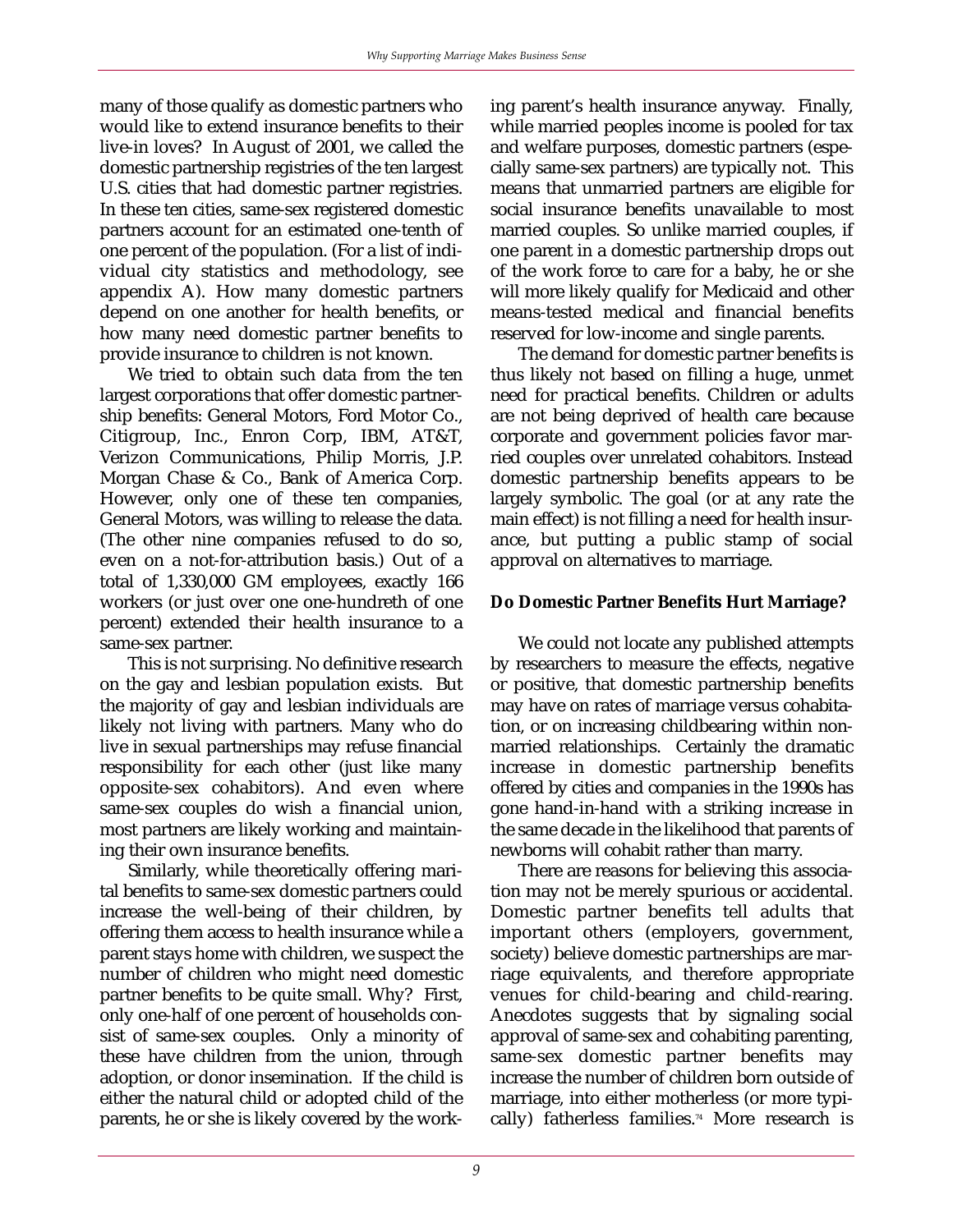needed into the net social consequences of domestic partner benefits.

#### **Do Children Need Mothers and Fathers?**

Does it matter? Some advocates argue that scientific evidence shows there is no difference between children raised by gay and lesbians and other children.75 But as recent analyses have shown, these studies are riddled with flaws in design and analyses.76 Little research is longitudinal in design. Sample sizes are too small to have the statistical power necessary to detect differences. Many lack elementary controls for factors like maternal education and income, leading researchers to compare say, children of lesbians with graduate degrees to heterosexual mothers with a high school diploma or less.

Perhaps most troubling, most studies compare children of lesbian mothers not to children from intact marriages but to children with heterosexual single mothers. If the problem with same-sex couples is not sexual orientation *per se*, but the negative effects of fatherlessness and/or motherlessness on children's well-being, it is hard to imagine a scholarly focus better designed to obscure the evidence. Studies like these may be relevant when deciding whether, say, a parent's sexual orientation should influence custody outcomes. But they do not even address the question: are two mothers or two fathers the functional equivalent of a married mother and father? Should we encourage and legitimize same-sex parenting partnerships, as opposed to merely tolerating or accepting them?

A leading advocate of family diversity recently acknowledged that it is unlikely there is no difference in children raised by same-sex couples. She and a colleague argue that existing evidence suggests children of lesbigay parents show signs of greater homoerotic interest and sexual activity and less conventional masculinity among boys, but that these and other potential differences should be recognized as either advantages or differences that should not matter to law or society.<sup>77</sup>

Many advocates of legitimating same-sex unions state frankly their primary concern is protecting adults from discrimination. While protecting adults from harassment or discrimination is a noble motive, we believe that when it comes to altering the public benefits, social institutions and shared messages surrounding parenting, our first priority should be concern for the interests and well-being of children. A large and deep body of social science evidence confirms the customary understanding of the ages: children do best when raised by their own married mother and father.

## **CONCLUSION**

New social experiments extending marriage or marriage-like benefits to domestic partners, heterosexual or homosexual, should not take place absent a compelling showing that children and marriage will not be damaged as a result. An exclusive or primary focus on the sexual rights of adults to their lifestyles, in this context, is inappropriate.

Instead we believe that at this point the evidence suggests the opposite: the continued extension of spousal benefits to domestic partners further erodes the status and practice of marriage, ultimately reducing the well-being of children, increasing taxpayer costs, and retarding workforce productivity and economic progress. Domestic partnership benefits do not fulfill a large, unmet social need, but instead operate primarily on the symbolic level, as a signal that these relationships are marriage equivalents.

Since 1960 marriage has appreciably weakened all over the western world, including America. Divorce rates more than tripled between 1960 and 1980 and the proportion of children born out of wedlock has jumped from 5 percent in 1960 to almost a third today. A very large increase in out of wedlock births in the 90s took place to young cohabiting couples, suggesting domestic partnerships are increasingly substituting for marriages.

Given the powerful advantages of marriage in protecting the well-being of children and the productivity of adults, responsible executives should be reluctant to embrace policies that suggest or imply to workers, their lovers, or their children that cohabitation is the functional equivalent of marriage, or that children do not really need both mothers and fathers.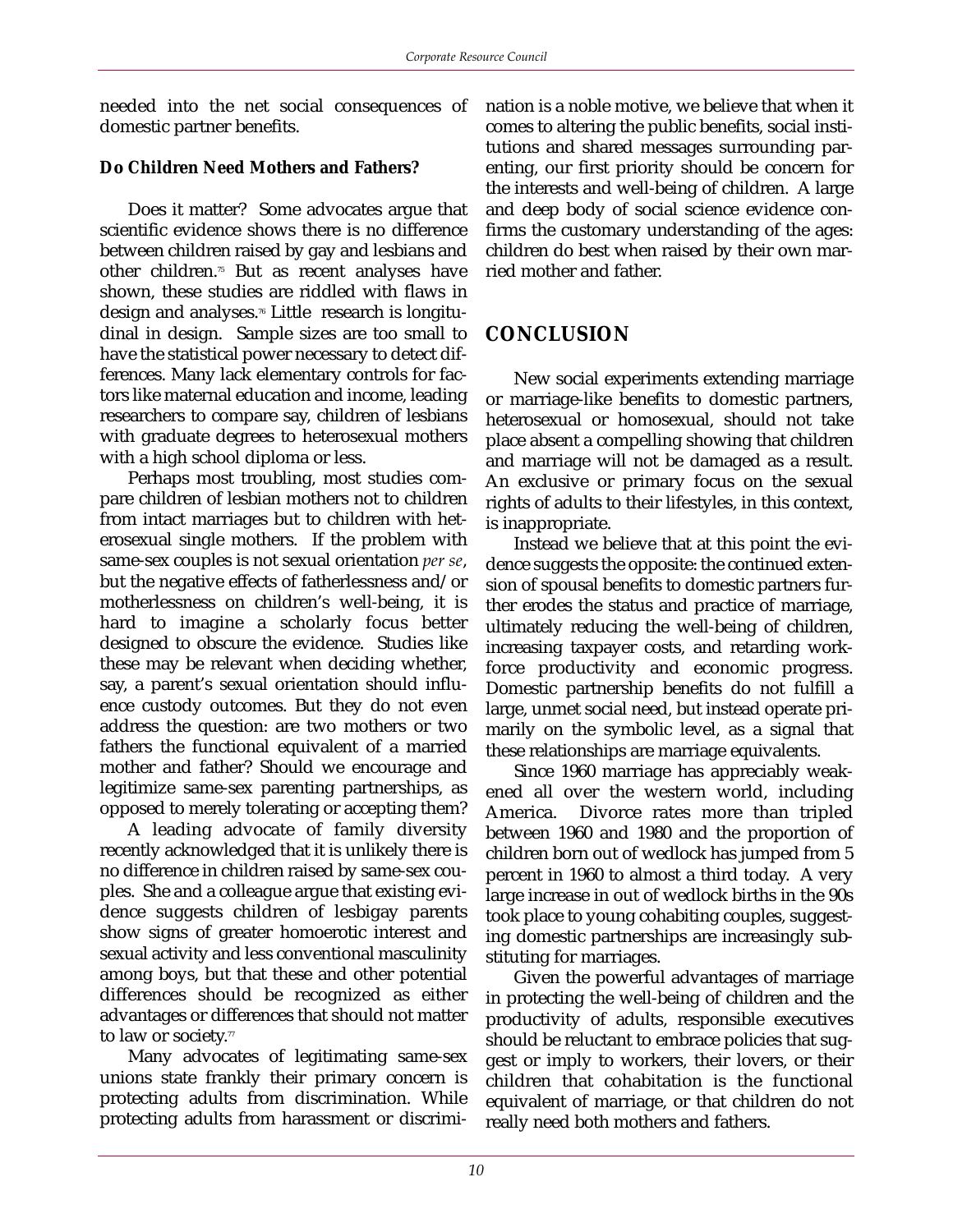**Appendix A.** The Ten Largest U.S. Cities with Domestic Partner Registeries.

Note on Methodology: We called the domestic partnership registry in the ten largest cities that, according to the Human Rights Campaign Website, have legal domestic partnership registeries. Data on city population size is gathered from Census 2000 data, and is for population within city limits alone.

In these ten cities, a total of 25,131 couples have registered domestic partners. Most cities<sup>78</sup> allow either same- or opposite-sex couples to register as domestic partners. No register could give us official data on the proportion of domestic partners who are same-sex versus opposite-sex partners. But according to a New York City press release dated November 2, 1998, as of April 1998 less than 45 percent of domestic partners in New York City were same sex. Assuming the proportion is similar elsewhere, we estimated the total number of samesex domestic partners in these ten cities by multiplying the total number of registered domestic partners by .45. We estimate no more than 11,700 couples ( or 23,400 people in cities with a combined population of 17,487,000 ) were registered same-sex domestic partners.

We believe our estimate—that registered domestic partners total about one-tenth of one percent of the population—is a generous one. The true proportion may be even smaller, for these reasons:

First, because only one city (Milwaukee) requires domestic partners to be residents,<sup>79</sup> comparing the number of registered domestic partners to total number of city residents may be deceptive. Registered partners may live in surrounding towns or even out-of-town. (A Texas clerk, for example, said couples from nearby Dallas County had registered in Travis County. The Seattle office said they had sent forms to out-of-state couples, but they did not know if any had registered).

Second, these figures represent the total number of same-sex couples that have EVER recorded their union. Because four out of ten of these cities do not record terminations, we had no data on the proportion of these unions that are still formally extant. The number still living together is likely to be even smaller. This means our estimate of the total number of registered domestic partners living together is certainly exaggerated.

Finally, most researchers agree that while gay population is a higher proportion of the population in large cities, the proportion of the general population, including rural and suburban areas, that have or seek same-sex domestic partner benefits may be much smaller.

#### **1. New York, NY**

City population, Census 2000: 8,008,278 City population rank: 1st Office: City Clerk of New York Registry offered to: Same & opposite Residency requirement: At least one partner must live or work in New York City. DP couples since inception: 14,688 Terminations: Unavailable Active DP couples: Unavailable Breakdown by type: Unavailable. But an online press release (dated 11/2/98) claims: "By the end of April, 1998, there were approximately 8,700 couples registered as domestic partners in New York City. More than 55 percent of those registered domestic couples who reported demographic information were heterosexual couples, and less than 45 percent were same sex couples."

Registry established: 1993

#### **2. Los Angeles, CA**

City population, Census 2000: 3,694,820 (Los Angeles County population: 9,519,338) City population rank: 2nd Office: Los Angeles County Registrar/Recorder Registry offered to: Same & opposite Residency requirement: Domestic partners must live or work in Los Angeles County. DP couples since inception: 284 Terminations: Unavailable Active DP couples: Unavailable Breakdown by type: Unavailable Registry established: May 1999 Notes: Of 284 couples, 110 registered 5/99-12/99; 123 registered 1/00-12/00; 51 registered 1/01-7/01.

#### **3. Philadelphia, PA**

City population, Census 2000: 1,517,550 City population rank: 5th Office: Philadelphia Commission on Human Relations Registry offered to: Same only Residency requirement: No residency requirement (contact, Katrina Fraser, was aware of a couple living in Virginia that registered as DPs in Philadelphia). Applicants are turned down only if information provided is less than six months old.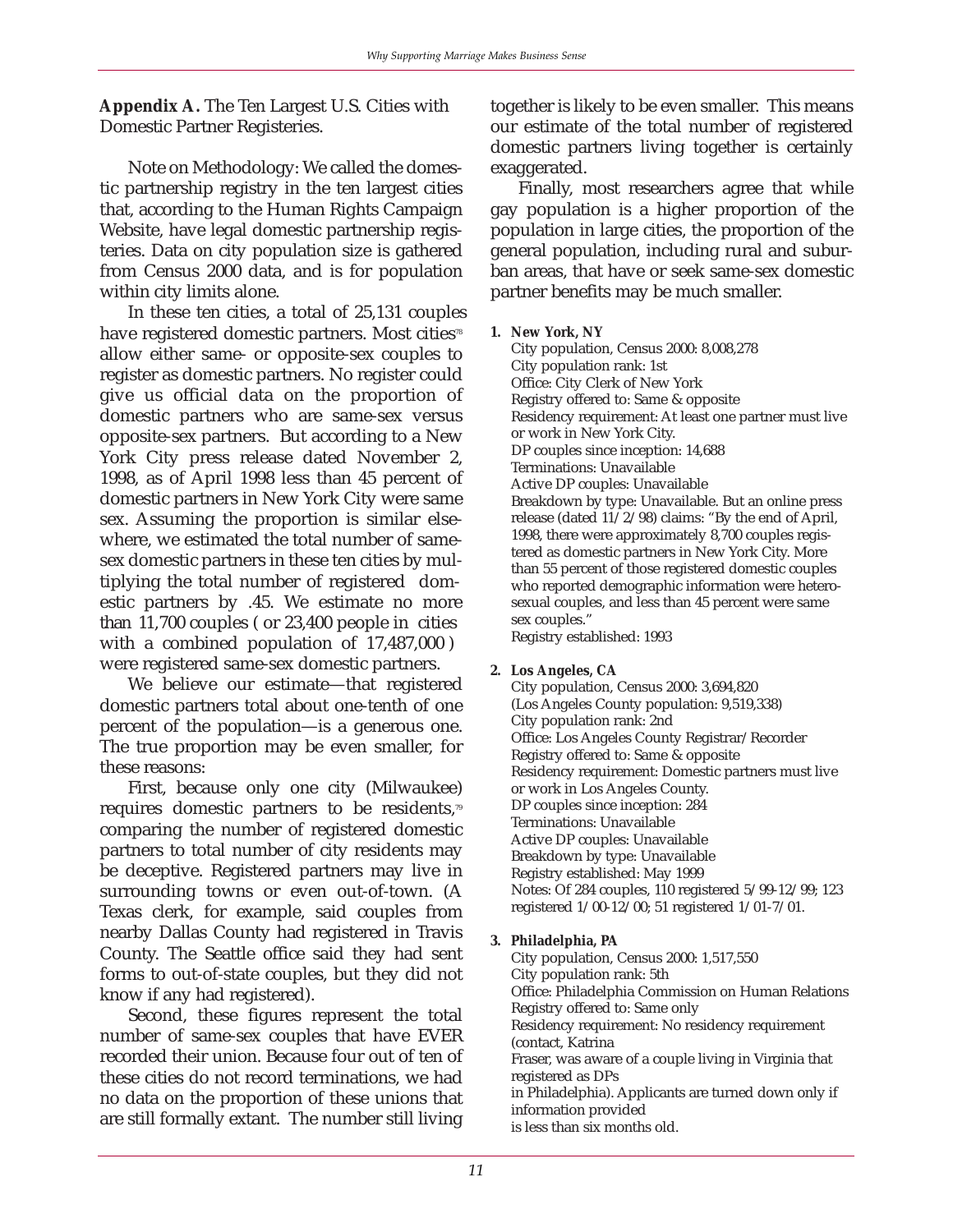DP couples since inception: 245 Terminations: 2 Active DP couples: 243 Breakdown by type: N/A Registry established: March 1998

#### **4. San Francisco, CA**

City population, Census 2000: 776,733 (San Francisco County and city are coextensive) City population rank: 13th Office: San Francisco County Clerk Registry offered to: Same & opposite Residency requirement: DPs may file with county office or with notary public. To file with the county office, one or both partners must work in San Francisco. DP couples since inception: "Approx. 7,300" Terminations: Unavailable Active DP couples: Unavailable Breakdown by type: Unavailable Registry established: February 14, 1991

#### **5. Austin, TX**

City population, Census 2000: 656,562 (Travis County population: 812,280) City population rank: 16th Office: Travis County Clerk Registry offered to: Same & opposite Residency requirement: Non-residents may register. Couples from Dallas County have registered in Travis County. Contact did not know of out-of-state couples who have definitely registered, but said as far as she knows, it's allowed. DP couples since inception: 580 Terminations: 69 Active DP couples: 511 Breakdown by type: Unavailable, but contact said majority are same-sex Registry established: October 1993

#### **6. Milwaukee, WI**

City population, Census 2000: 596,974 City population rank: 19th Office: Milwaukee City Clerk—License Division Registry offered to: Same only Residency requirement: Both partners must be Milwaukee residents. DP couples since inception: 80 Terminations: 2 Active DP couples: 78 Breakdown by type: N/A Registry established: September 1999 Notes: County Clerk said 3,341 couples have married this calendar year (since 1/1/01).

#### **7. Boston, MA**

City population, Census 2000: 589,141 City population rank: 20th Office: Boston City Clerk Registry offered to: Same only Residency requirement: None; non-residents and outof-state DPs may register. DP couples since inception: 450 Terminations: Unavailable Active DP couples: Unavailable Breakdown by type: Unavailable Registry established: December 1993

#### **8. Seattle, WA**

City population, Census 2000: 563,374 City population rank: 24th Office: Seattle City Clerk Registry offered to: Same & opposite Residency requirement: None: "They can be anywhere on earth." (Contact had sent forms out to out-of-state couples, but did not know if any registered.) DP couples since inception: 992 Terminations: 80 Active DP couples: 912 Breakdown by type: Unavailable Registry established: 1993

#### **9. Denver, CO**

City population, Census 2000: 554,636 City population rank: 25th Office: City Clerk Registry offered to: Same & opposite Residency requirement: Non-residents may register: "We don't actually look." DP couples since inception: 253 Terminations: 10 Active DP couples: 243 Breakdown by type: Unavailable Registry established: February 11, 2000

#### **10. Portland, OR**

City population, Census 2000: 529,121 (Multnomah County population: 660,486) City population rank: 28th Office: Multnomah County Support Services Registry offered to: Same & opposite DP couples since inception: 259 Terminations: 3 Active DP couples: 256 (as of June 30, 2001) Breakdown by type: Unavailable Registry established: September 1, 2000 Residency requirement: Non-residents may register (office doesn'tcheck). Notes: Of 259 couples, 192 registered 9/00-12/00; 67 registered 1/01-6/01.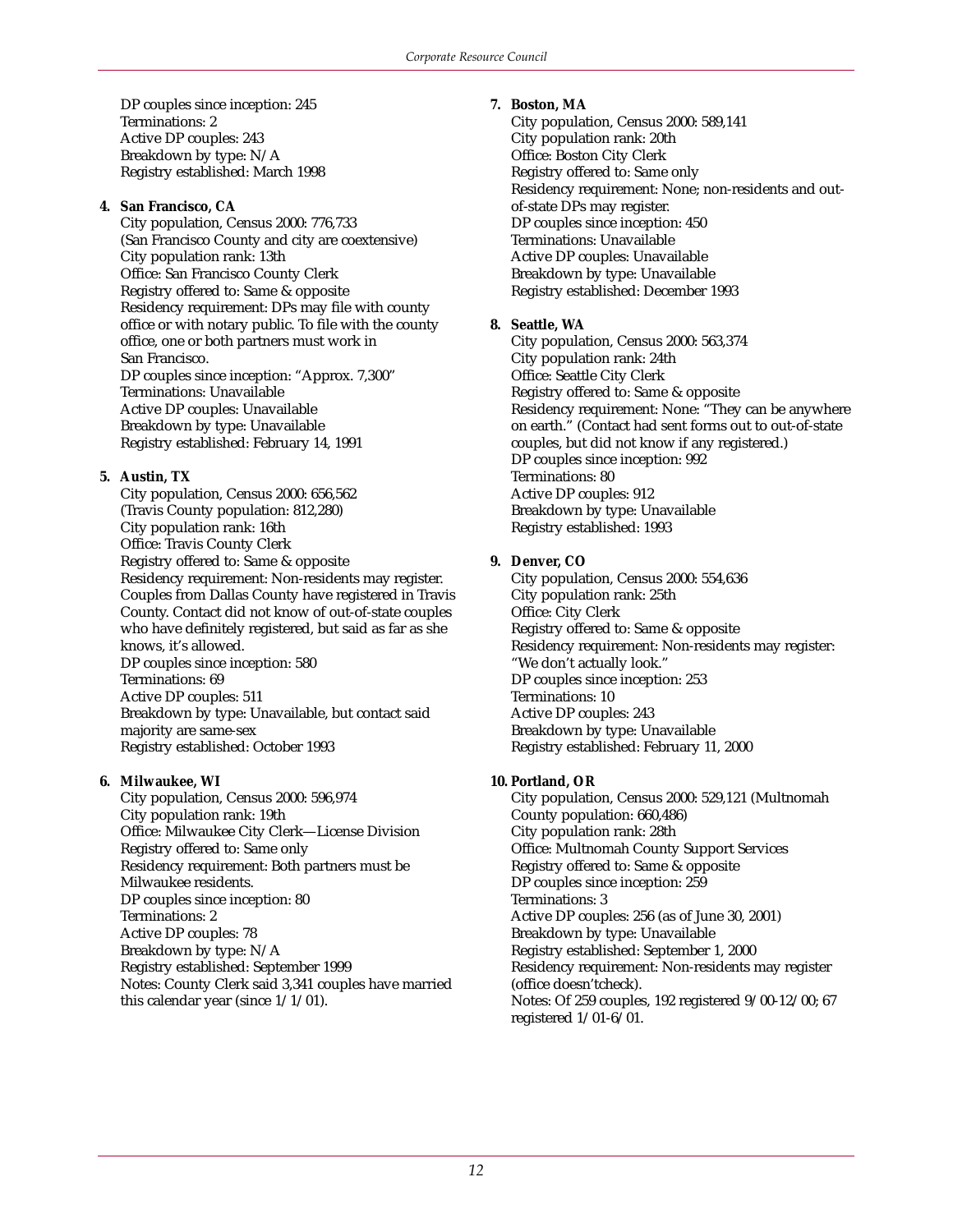# **ENDNOTES**

<sup>1</sup> Alisa Tang, "Covering More Partners," *The New York Times*, September 5, 1999.

<sup>2</sup> Alisa Tang, "Covering More Partners," *The New York Times*, September 5, 1999.

<sup>3</sup> Harry D. Krause, "Marriage for the New Millennium: Heterosexual, Same Sex—Or Not at All?" *Family Law Quarterly,* 34(2): 271-300, pp. 272, 278 (2000).

<sup>4</sup> Sanders Korenman and David Neumark, "Does Marriage Really Make Men More Productive?" *Journal of Human Resources*, 26: 282-307, p. 283 (1991).

<sup>5</sup> Carol Miller-Tutzauer, *et al.*, "Marriage and Alcohol Use: A Longitudinal Study of Maturing Out". *Journal of Studies on Alcohol*, 52: 434-40 (1991); Jerald G. Bachman, *et al*., *Smoking, Drinking and Drug Use in Young Adulthood*, pp. 120-122, 141-143, Lawrence Erlbaum Associates: Mahwah, NJ, 1997.

<sup>6</sup> For a review see Linda J. Waite and Maggie Gallagher, *The Case for Marriage: Why Married People Are Healthier, Happier, and Better Off Financially*, Chapter 4, Doubleday: New York, 2000.

<sup>7</sup> In 1989 dollars. Jeffrey S. Gray, "The Fall in Men*'*s Return to Marriage, *Journal of Human Resources*, 32: 481-503, p. 488, Table 1 (1997).

<sup>8</sup> Personal communication, February 2001.

<sup>9</sup> Nicholas Zill, "Understanding Why Children in Stepfamilies Have More Learning and Behavior Problems than Children in Nuclear Families," in Alan Booth and Judy Dunn (eds) *Stepfamilies: Who Benefits, Who Does Not?*, pp. 97- 106, Lawrence Erlbaum Associates: Hillsdale, NJ, 1994.

<sup>10</sup> Paul R. Amato and Alan Booth, *A Generation At Risk: Growing Up in an Age of Family Upheaval*, pp. 219-224, Harvard University Press: Cambridge, MA, 1997.

<sup>11</sup> Timothy J. Biblarz and Greg Gottainer, "Family Structure and Children's Success: A Comparison of Widowed and Divorced Single-Mother Families," *Journal of Marriage and the Family*, 62(2): 533-548, pp. 533-534 (May 2000).

<sup>12</sup> Susan S. Lang, "Children from Divorced Families Less Likely to Attend Selective Colleges," *Human Ecology*, Summer, 24(3): 2 (1996).

<sup>13</sup> See Susan E. Mayer, *What Money Can't Buy: Family Income and Children's Life Chances*, pp. 148-156, Harvard University Press: Cambridge, MA, 1997.

<sup>14</sup> Stephen J. Caldas, "Multilevel Examination of Student, School, and District-level Effects on Academic Achievement," *Journal of Educational Research*, 93(2): 91-100, pp. 97-98, Nov./Dec. 1999.

<sup>15</sup> *The Marriage Movement: A Statement of Principles,* New York City: Institute for American Values, 2000. Available online at www.marriagemovement.org.

<sup>16</sup> Catherine E. Ross, John Mirowsky, and Karen Goldsteen, "The Impact of the Family on Health: Decade in Review," *Journal of Marriage and the Family*, 52: 1059- 1078, p. 1063 (1990).

<sup>17</sup> For women the life-protecting benefits of marriage are also apparent, but not as powerful. Nine out of ten middleaged wives will make it to age 65, compared to about eight out of ten single and divorced women See Lee A. Lillard and Linda J., Waite, "'Til Death Do Us Part: Marital Disruption and Mortality," *American Journal of Sociology*, 100: 1131-1156, pp. 1148-1149 & Table 5 (1995); Linda J. Waite and Maggie Gallagher, *The Case for Marriage: Why Married People are Happier, Healthier and Better-Off Financially*, Chapter 4, Doubleday: New York, 2000.

<sup>18</sup> See Linda J. Waite and Maggie Gallagher, *The Case for Marriage: Why Married People Are Happier, Healthier and Better-Off Financially*, p. 49, Doubleday: New York, 2000; Linda J. Waite and Mary Elizabeth Hughes, "At Risk on the Cusp of Old Age: Living Arrangements and Functional Status Among Black, White and Hispanic Adults," *Journal of Gerontology: Social Sciences*, 54B(3):S136-S144 (1999).

<sup>19</sup> Amy Mehraban Pienta, et al., "Health Consequences of Marriage for the Retirement Years," *Journal of Family Issues*, 21(5): 559-586, p. 559 (2000).

<sup>20</sup> *Ibid*., pp. 570-573.

<sup>21</sup> *Ibid*., Table 2.

<sup>22</sup> *Ibid*., p. 579.

<sup>23</sup> Arne Mastekaasa, "The Subjective Well-Being of the Previously Married: The Importance of Unmarried Cohabitation and Time Since Widowhood or Divorce," *Social Forces*, 73:665-692, p. 665 (1994).

<sup>24</sup> Allan V. Horwitz, *et al.*, "Becoming Married and Mental Health: A Longitudinal Study of a Cohort of Young Adults," *Journal of Marriage and the Family*, 58:895-907, p. 900 (1996).

<sup>25</sup> Tabulations by Linda J. Waite for *The Case for Marriage*. See Linda J. Waite and Maggie Gallagher, *The Case for Marriage: Why Married People Are Happier, Healthier and Better-Off Financially*, p. 72, Doubleday: New York, 2000. See also Linda J. Waite and Mary Elizabeth Hughes, "At Risk on the Cusp of Old Age: Living Arrangements and Functional Status Among Black, White, and Hispanic Adults," *Journal of Gerontology: Social Sciences*, 54B(3): S136- S144, S143 (1999).

<sup>26</sup> Nadine F. Marks and James D. Lambert, "Marital Status Continuity and Change Among Young and Midlife Adults: Longitudinal Effects on Psychological Well-Being," *Journal of Family Issues*, 19: 652-686, pp. 672-674 (1998).

<sup>27</sup> "Criminal Victimization in United States, 1999 Statistical Tables," *National Crime Victimization Survey*, Table 12, U.S. Department of Justice, Office of Justice Programs, Bureau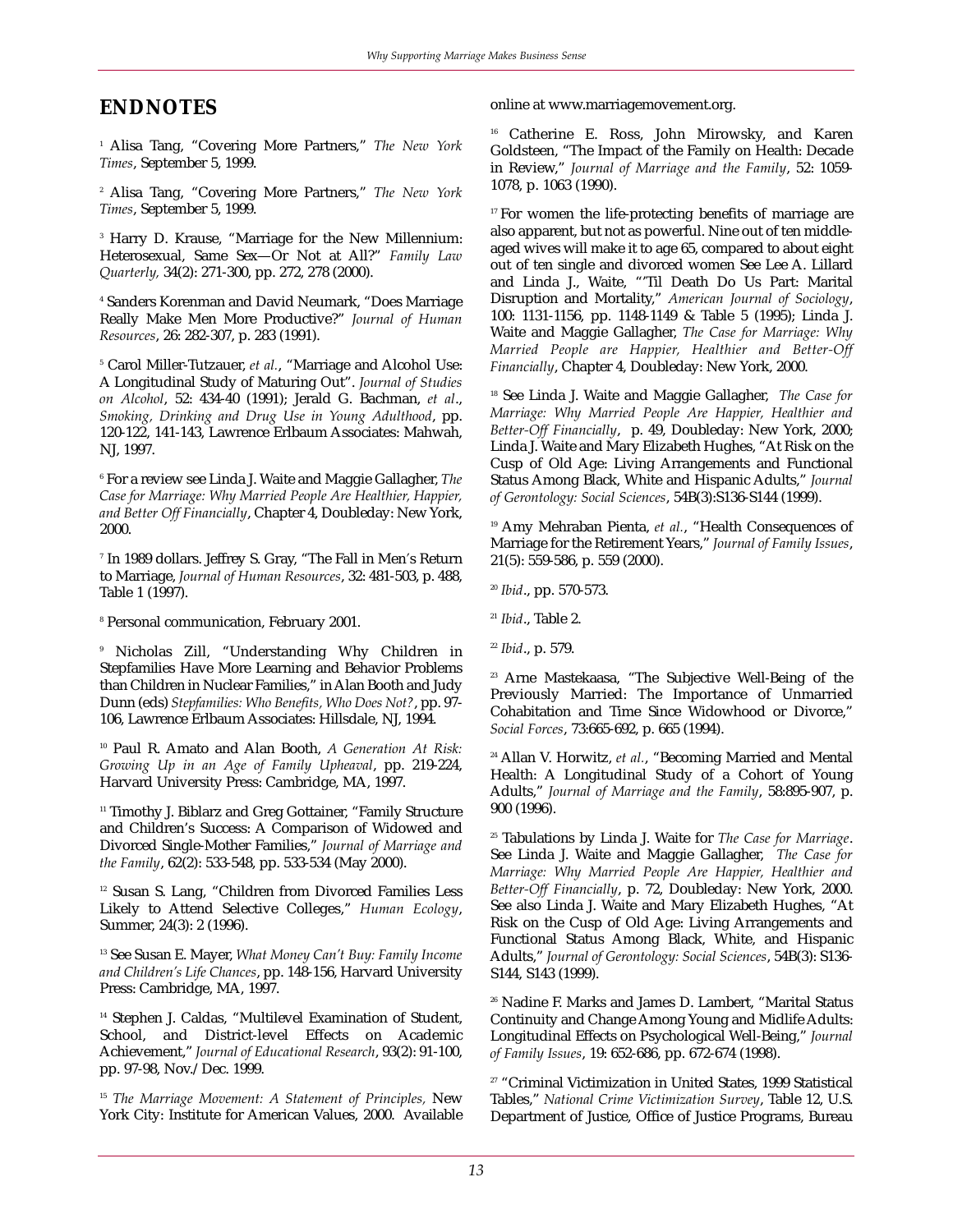of Justice Statistics, NCJ 184938, January 2001.

<sup>28</sup> Cynthia Harper and Sara McLanahan, "Father Absence and Youth Incarceration," p. 25, paper presented at the annual meeting of the American Sociological Association, San Francisco, August 1998.

<sup>29</sup> Ross L. Matsueda and Karen Heimer, "Race, Family Structure and Deliquency: A Test of Differential Association and Social Control Theories," *American Sociological Review*, 52: 826-840, pp. 831, 833-835 (1987).

<sup>30</sup> Ronet Bachman and Linda E. Saltaman, "Violence Against Women: Estimates from the Redesigned Survey," *National Crime Victimization Survey Special Report*, Washington D.C.: U.S. Department of Justice, Office of Justice Programs, Bureau of Justice Statistics, pp. 3-4, Table 4, 96-0029-P, August 1995.

<sup>31</sup> Lawrence Sherman, *et al.*, *Policing Domestic Violence: Experiments and Dilemmas*, p.4 & ch. 7, The Free Press: New York, 1992.

32 Jane Mauldon, "The Effects of Marital Disruption on Children's Health," *Demography*, 27: 431-446, p. 444 (1990).

<sup>33</sup> Ronald Angel and Jacqueline Worobey, "Single Motherhood and Children's Health," *Journal of Health and Social Behavior*, 29:38-52, pp. 48-49 (1988). Because remarriage does not appear to have the same benefits for children as an intact marriage, the true impact of family fragmentation on children's health may be larger, and the racial gap smaller.

34 Trude Bennett and Paula Braveman*.*, "Maternal Marital Status as a Risk Factor for Infant Mortality," *Family Planning Perspectives*, 26:252-256, p. 254 (1994).

<sup>35</sup> Olle Lundberg, "The Impact of Childhood Living Conditions on Illness and Mortality in Adulthood," *Social Science and Medicine*, 36: 1047-1052, Table 3 (1993).

<sup>36</sup> J. E Schwartz, *et al.*, "Childhood Sociodemographic and Psychosocial Factors as Predictors of Mortality Across the Life-Span," *American Journal of Public Health*, 85: 1237-1245, pp. 1241-1242 (1995).

<sup>37</sup> Joan S. Tucker, *et al.*, "Parental Divorce: Effects on Individual Behavior and Longevity," *Journal of Personality and Social Psychology,* 73(2): 381-391, p. 385 (1997).

<sup>38</sup> Olle Lundberg, 1993. *Op. Cit.*

<sup>39</sup> Andrew Cherlin, et al., "Effects of Parental Divorce on Mental Health Throughout the Life Course." *American Sociological Review*, 63: 239-249, p. 239 (1998).

<sup>40</sup> Ronald L. Simons, *et al.*, "Explaining the Higher Incidence of Adjustment Problems of Children of Divorce," *Journal of Marriage and the Family*, 61:1020-1033, p. 1028 (November 1999).

<sup>41</sup> Lingxin Hao. "Family Structure, Parental Input, and Child Development," p. 17 & Figure 1, paper presented at the meetings of the Population Association of America,

Washington D.C., March 1997.

<sup>42</sup> Alan Booth and Paul R. Amato, "Parental Predivorce Relations and Offspring Postdivorce Well-Being," *Journal of Marriage and the Family*, 63(1):197-212, p. 205 (2001).

<sup>43</sup> Robert L. Flewelling and Karl E Bauman, "Family Structure as a Predictor of Initial Substance Use and Sexual Intercourse in Early Adolescence," *Journal of Marriage and the Family,* 52:171-181, p. 175 & Table 2 (1990).

<sup>44</sup> David M.Cutler, Edward L. Glaeser, and Karen Norberg, "Explaining the Rise in Youth Suicide" *Working Paper 7713*, p. 32, Cambridge, MA: National Bureau of Economic Research, May 2000.

<sup>45</sup> Martin Daly and Margoe Wilson, "Evolutionary Psychology and Marital Conflict: The Relevance of Stepchildren," in *Sex, Power, Conflict: Evolutionary and Feminist Perspectives*, eds. David M Buss and Neil M Malamuth, Oxford: Oxford University Press, p. 22 (1996).

<sup>46</sup> Martin Daly and Margo Wilson, "Child Abuse and Other Risks of Not living with Both Parents," *Ethology and Sociobiology*, 6: 197-210, p. 205 & Figure 1 (1985).

<sup>47</sup> Leslie Margolin, "Child Abuse by Mothers' Boyfriends: Why the Overrepresentation?" *Child Abuse & Neglect*, 16:541-551, p. 546 (1992).

<sup>48</sup> Larry L. Bumpass and James A. Sweet, "National Estimates of Cohabitation," *Demography*, 26: 615-625, p. 620 & Table 4 (1989).

<sup>49</sup> Thomas G. Oconnor *et al.*, "Frequency and Predictors of Relationship Dissolution in a Community Sample in England, " *Journal of Family Psychology*, 13(3):436-449, pp. 441, 445-446 (1999).

<sup>50</sup> Catherine L. Cohan and Stacey Kleinbaum, *Toward a Greater Understanding of the Cohabitation Effect: Premarital Cohabitation and Marital Communication*, p. 189, paper presented at the International Conference of Personal Relationships, Brisbane, Australia, June 2000. Lead author email is CLC18@psu.edu; Susan L. Brown and Alan Booth, "Cohabitation Versus Marriage: A Comparison of Relationship Quality, " *Journal of Marriage and the Family*, 58:668-678, p. 674 (1996). The authors found that poorer relationship quality was limited to cohabitors who had no plans to marry.

<sup>51</sup> Probably because the happiest and most committed couples marry. But there is also evidence that living in an uncommitted relationship is depressing, especially for mothers. Susan L. Brown, "The Effect of Union Type on Psychological Well-being: Depression Among Cohabitors Versus Marrieds," *Journal of Health and Social Behavior*, 41: 241-255, pp. 247-248 & Figure 1 (2000); Susan L. Brown and Alan Booth, *Op. Cit.*, 1996.

<sup>52</sup> See for example, Paul R. Amato and Stacy J. Rogers, "Do Attitudes Towards Divorce Affect Marital Quality?" *Journal of Family Issues,* 20(1): 69-86 (January 1999); M.P. Johnson, *et al*., "The Tripartite Nature of Marital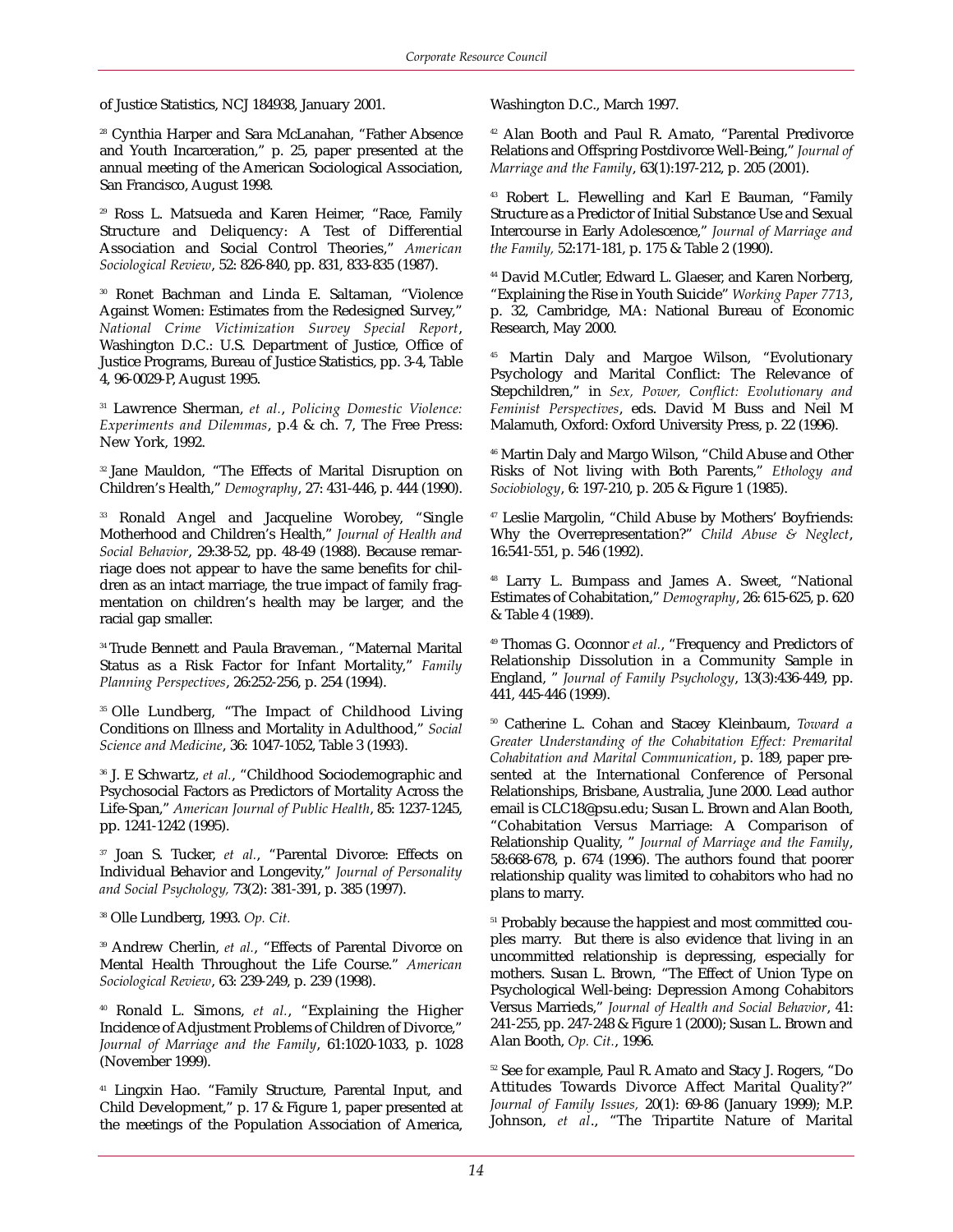Commitment: Personal, Moral, and Structural Reasons to Stay Married," *Journal of Marriage and the Family*, 61: 160- 177, p. 171 (1999); S.M. Stanley, & H.J. Markman, "Assessing Commitment in Personal Relationships," *Journal of Marriage and The Family*, 54: 595-608, pp. 596-596, 604 (1992).

<sup>53</sup> Pienta, 2000. *Op. Cit.,* Table 2.

<sup>54</sup> Susan L. Brown, 2000. *Op. Cit.*, Table 2.

<sup>55</sup> Steven Stack and J. Ross Eshleman, "Marital Status and Happiness: A 17-Nation Study," *Journal of Marriage and the Family,* 60:527-536, p. 534 (1998).

<sup>56</sup> Arne Mastekaasa, "The Subjective Well-Being of the Previously Married: The Importance of Unmarried Cohabitation and Time Since Widowhood or Divorce," *Social Forces,* 73:665692, p. 682 (1994).

57 Jerald G. Bachman *et al.*, *Smoking, Drinking, and Drug Use in Young Adulthood*, pp. 89-92, Lawrence Erlbaum Associates: Mahwah, NJ, 1997.

<sup>58</sup> Lingxin Hao, "Family Structures, Private Transfers, and the Economic Well-Being of Families with Children, " *Social Forces,* 75:269-292, p. 279 (1996). Lingxin Hao, "Family Structure, Parental Input, and Child Development," Figure 1, paper presented at the annual meeting of the Population Association of America, Washington D.C., March 1997.

<sup>59</sup> Lingxin Hao. 1997. *Op. Cit*., p. 17.

<sup>60</sup> In part this is because cohabitation is less stable. Children whose mothers unstably remarry also experience economic difficulties. See Donna Ruane Morrison and Amy Ritualo, "Routes to Children's Economic Recovery After Divorce: Are Cohabitation and Remarriage Equivalent?" *American Sociological Review,* 65:560580, Abstract (2000).

<sup>61</sup> Hao, 1996. *Op. Cit.*, p. 286.

<sup>62</sup> Kermit Daniel, "The Marriage Premium" in *The New Economics of Human Behavior*, pp. 113-125, edited by Mariano Tommasi and Kathryn Ierulli, Cambridge: Cambridge University Press, 1995.

<sup>63</sup> Margo I. Wilson and Martin Daly, "Who Kills Whom in Spouse Killings: On the Exceptional Sex Ratio of Spousal Homicides in the United States," *Criminology*, 30:189-215, p. 199 & Table 7 (1992).

<sup>64</sup> Linda J. Waite's tabulations from the 1987-1988 waves of the National Survey of Families and Households. See Linda J. Waite and Maggie Gallagher, *The Case for Marriage: Why Married People are Happier, Healthier, and Better-Off Financially*, pp. 155-156, New York: Doubleday, 2000.

<sup>65</sup> Jan E. Stets, "Cohabiting and Marital Aggression: The Role of Social Isolation," *Journal of Marriage and the Family,* 53: 669-680, p. 677 (1991) (emphasis original).

<sup>66</sup> Nicky Ali Jackson, "Observational Experiences of Intrapersonal conflict and Teenage Victimization: A Comparative Study among Spouses and Cohabitors,"

*Journal of Family Violence*, 11:191-203, p. 200 (1996).

<sup>67</sup> Pamela J. Smock, "Cohabitation in the United States: An Appraisal of Research Themes, Findings and Implications," *Annual Review of Sociology*, 26:1-20, p.6 (2000).

<sup>68</sup> William G. Axinn and Jennifer S. Barber, "Living Arrangements and Family Formation Attitudes in Early Adulthood," *Journal of Marriage and the Family* 59(3): 595- 611, pp. 604-605 (1997).

<sup>69</sup> Ibid.; Paul R. Amato and Stacy J. Rogers, "Do Attitudes Towards Divorce Affect Marital Quality?" *Journal of Family Issues,* 20(1): 69-86, pp. 70, 84-85 (January 1999).

70 Unmarried cohabiting women have the highest rate of contraceptive failure in the first twelve months of use (17 percent get pregnant, compared to 13 percent of unmarried but noncohabiting women using contraceptives and 9 percent of married women using contraceptives). Very young cohabiting women have extremely high rates of contraceptive failure: 31 percent of cohabiting women under age 20 who use a contraceptive method get pregnant within the first twelve months. Haishan Fu, *et al.*, "Contraceptive Failure Rates: New Estimates from the 1995 National Survey of Family Growth," *Family Planning Perspectives,* 31(2): 56-63, Table 3 (1999).

 $71$  Amara Bachu, "Trends in Marital Status of U.S. Women at First Birth: 1930 to 1994," *Population Division Working Paper Number 20*, p. 3, Table 1, Figure 1 U.S. Bureau of the Census: Washington D.C., March 1998. For a discussion see also Maggie Gallagher, *The Age of Unwed Mothers: Is Teen Pregnancy the Problem?,* Institute for American Values: New York City, 1999.

<sup>72</sup> William G. Axinn and Arland Thornton, "Mothers, Children and Cohabitation: The Intergenerational Effects of Attitudes and Behavior," *American Sociological Review*, 58:233-246, pp. 238-240 (1993).

<sup>73</sup> Census respondents who indicated another, same-sex adult was their unmarried partners or spouse were categorized as same-sex couples, since roommate or boarder was available to individuals who did not have a romantic relationship. "Households Headed by Gays Rose in the '90s, Data Shows," *New York Times*, August 22, 2001.

<sup>74</sup> See Tzivia Gover, "For Love or Money," *The Advocate*, p. 66, January 21, 1997.

 $75$  For example, "The studies also found that in terms of peer relations, relations with parents, self-esteem, leadership ability, self-reliance, interpersonal flexibility, and selfconfidence, as well as in general emotional well-being, the children living with gay parents did not look different from their counterparts with heterosexual parents . . . young adults [with a gay parent] did not differ from young adults raised in heterosexual families with respect to employment, ability to find and relate to partners, or in their general sense of well-being." Michael S. Wald, *Same-Sex Couples: Marriage, Families, and Children: An Analysis of Proposition 22*, p. vi, The Stanford Institute for Research on Women and Gender, The Stanford Center on Adolescence: